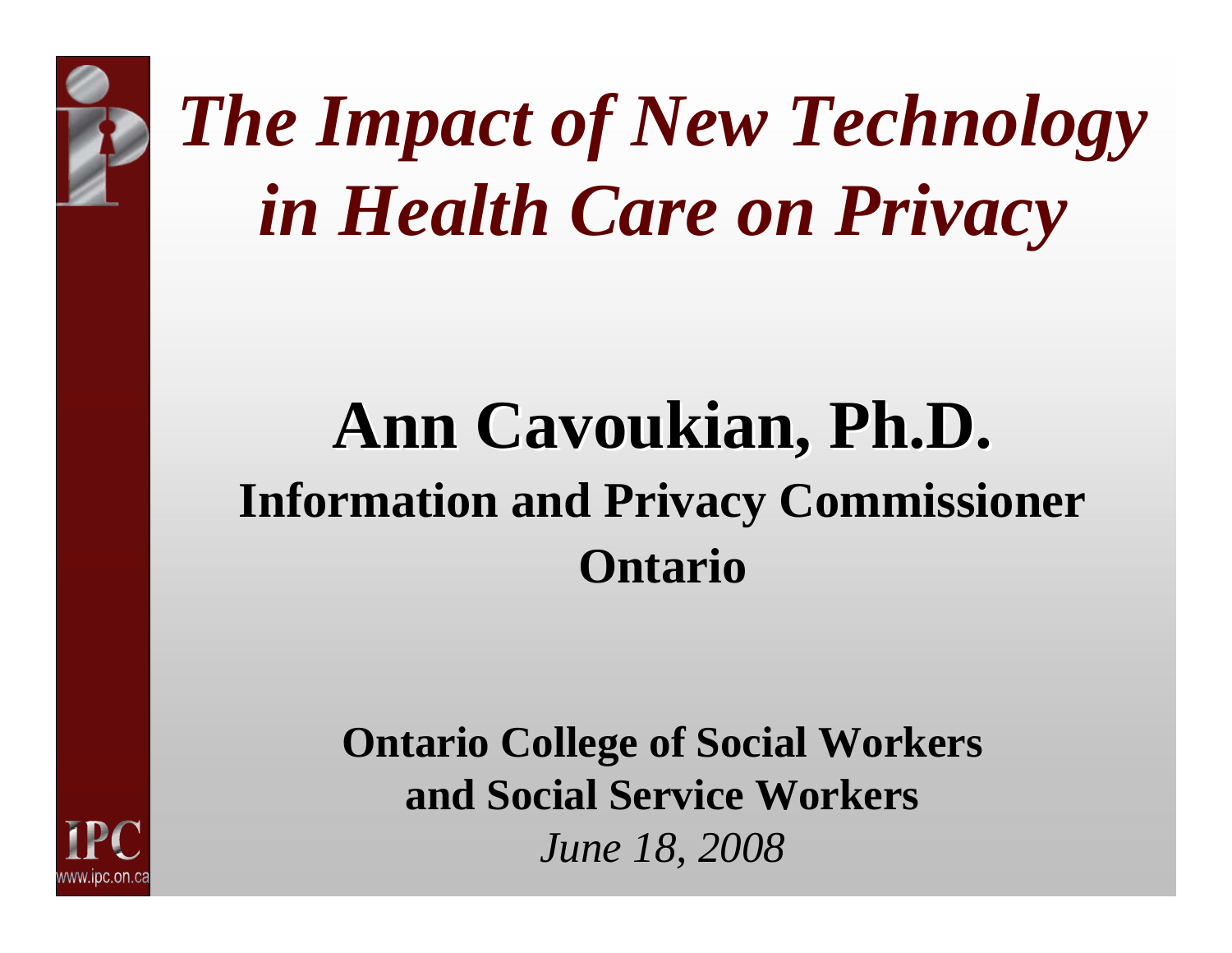

#### **Presentation Outline**

- *1. Personal Health Information*
- *2. Personal Health Information Protection Act (PHIPA)*
- *3. Technology-Related Orders Under PHIPA*
- *4. Electronic Health Records in Ontario*
- *5. Radio Frequency Identification (RFID)*
- *6. Think "Positive-Sum" not "Zero-Sum"*
- *7. Conclusions*

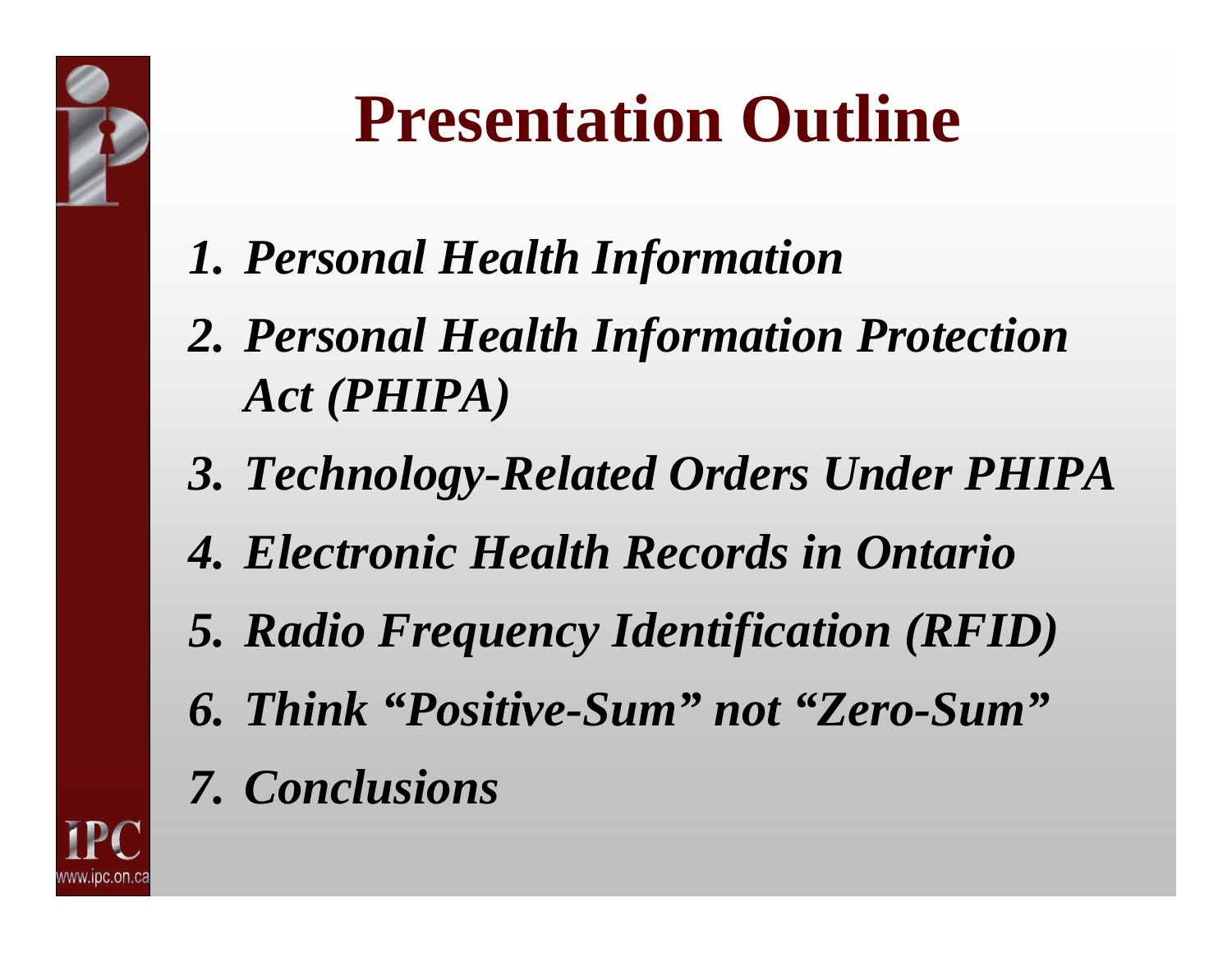

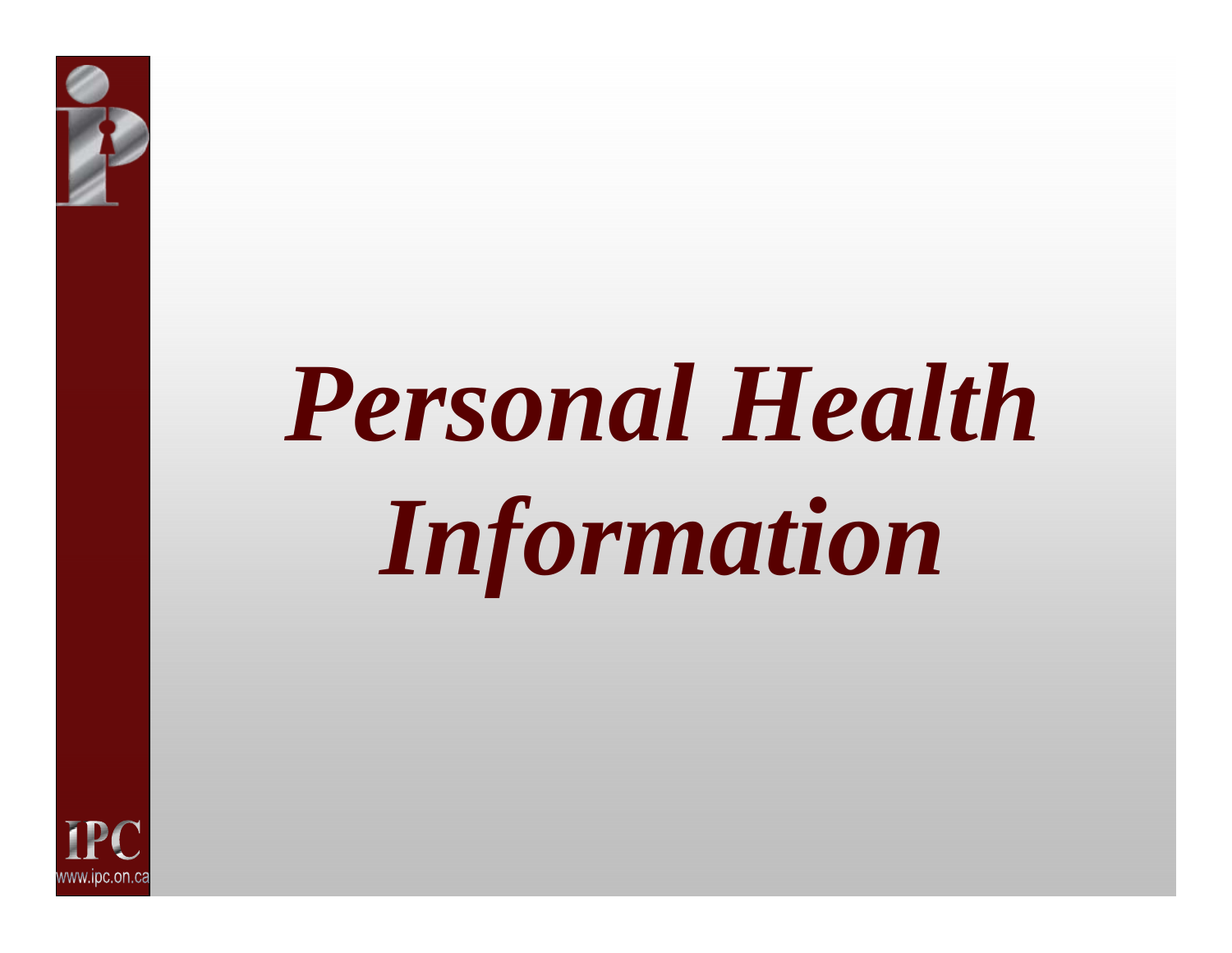## **Unique Characteristics of Personal Health Information**

- $\bullet$ Highly sensitive and personal in nature;
- Must be shared immediately and accurately among a range of health care providers for the benefit of the individual;
- •Widely used and disclosed for secondary purposes that are seen to be in the public interest (e.g., research, planning, fraud investigation, quality assurance);
- •Dual nature of personal health information is reflected in *PHIPA,* and all other health privacy legislation.

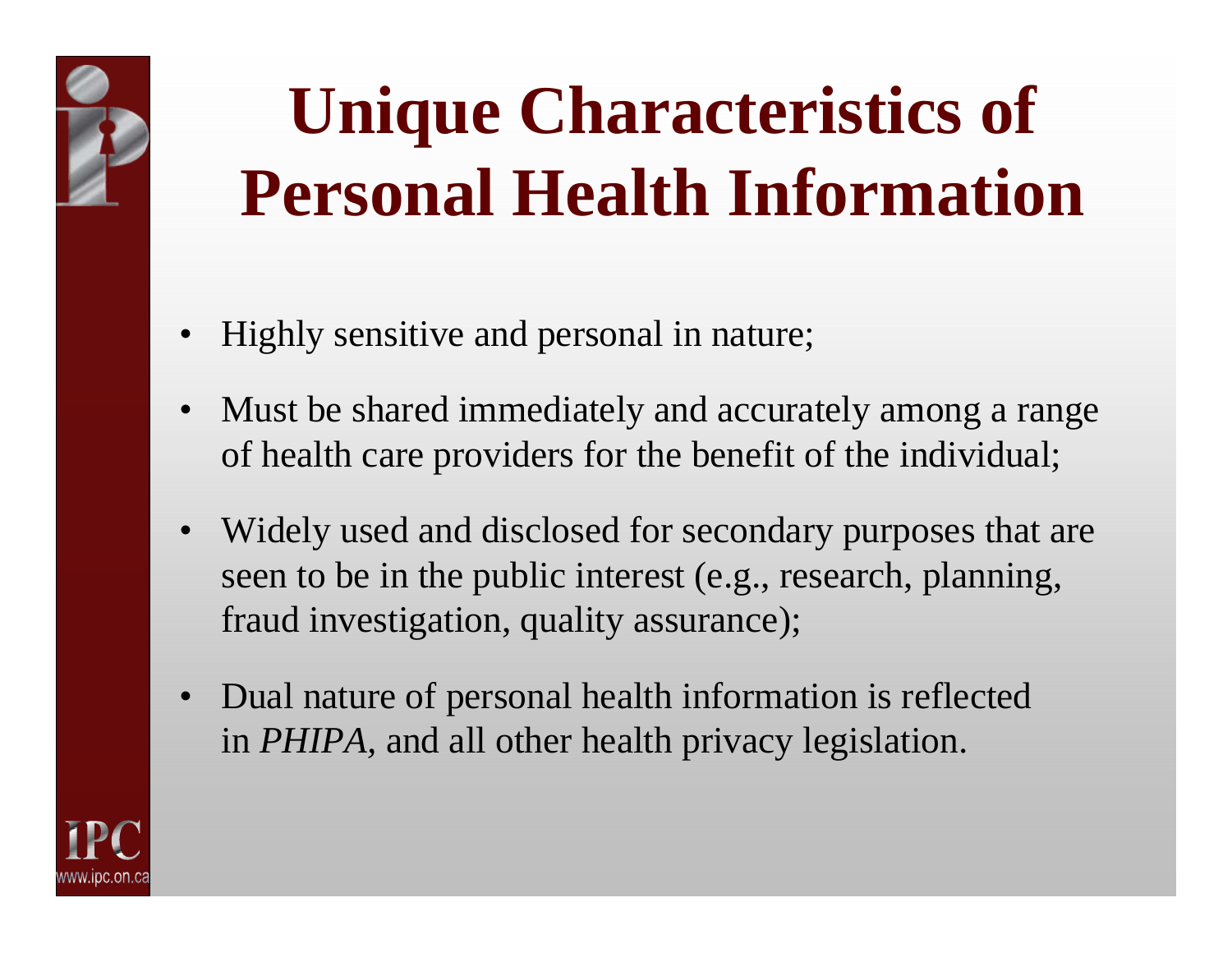

www.ipc.on.ca

### **Privacy in the Context of Health Care**

- Privacy is not a new issue in the health care context – all medical staff are well aware of the privacy issues;
- *PHIPA* was drafted in a manner such that privacy would not impede the delivery of health care services;
- $\bullet$ Health information custodians may imply consent for the collection, use and disclosure of personal health information for the delivery of health care services;
- •Express consent is required when personal health information is disclosed to a person who is not a health information custodian, or for a purpose other than the delivery of health care services.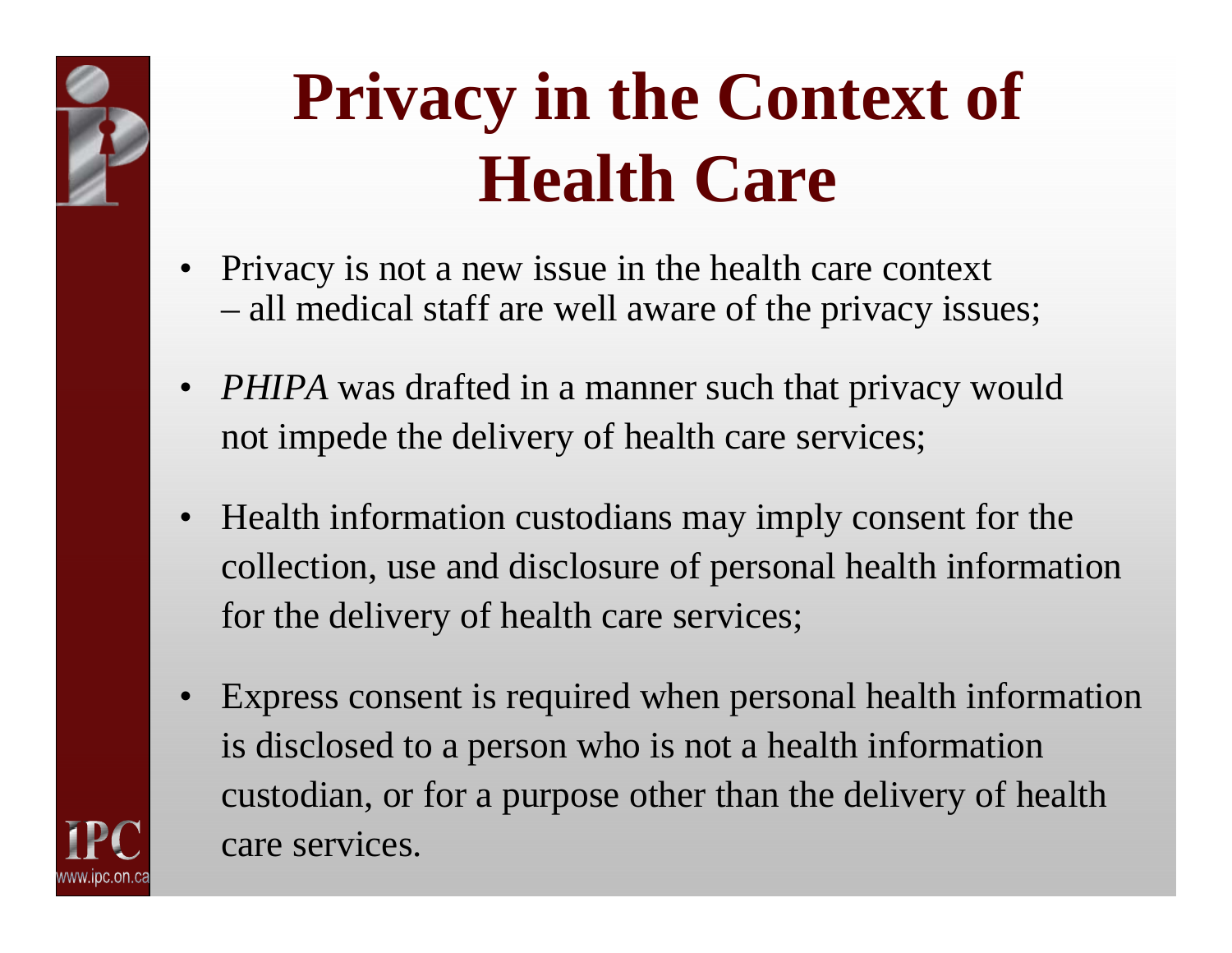# *Personal Health Information Protection Act (PHIPA)*

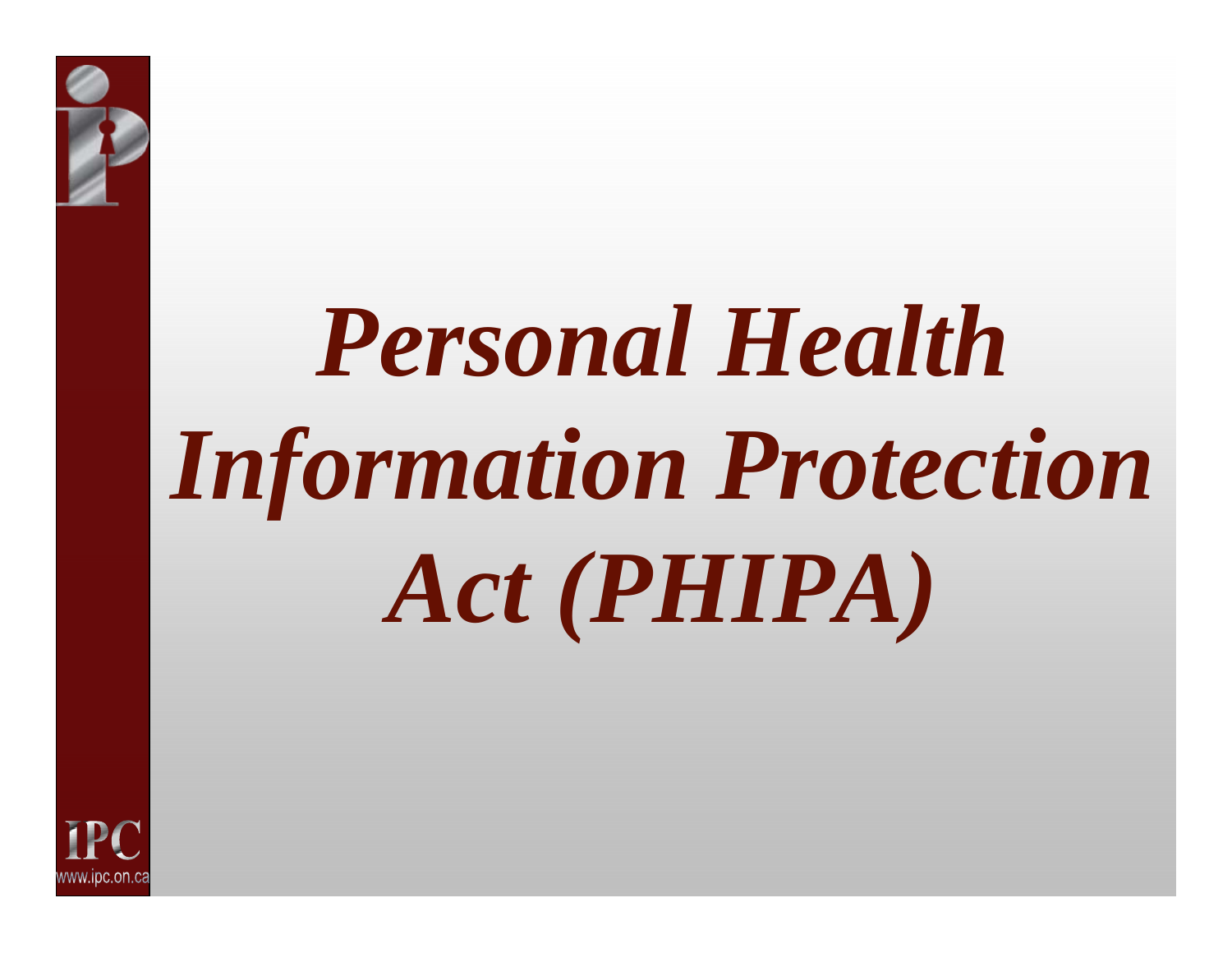

#### *Personal Health Information Protection Act* **(PHIPA)**

- Applies to organizations and individuals involved in the delivery of health care services (both public and private sector);
- •The only health sector privacy legislation in Canada based on consent: implied consent within healthcare providers' "circle of care," otherwise, express consent;
- •The only health sector privacy legislation that was declared to be substantially similar to Canada's federal private sector law, the *Personal Information Protection and Electronic Documents Act* (PIPEDA).

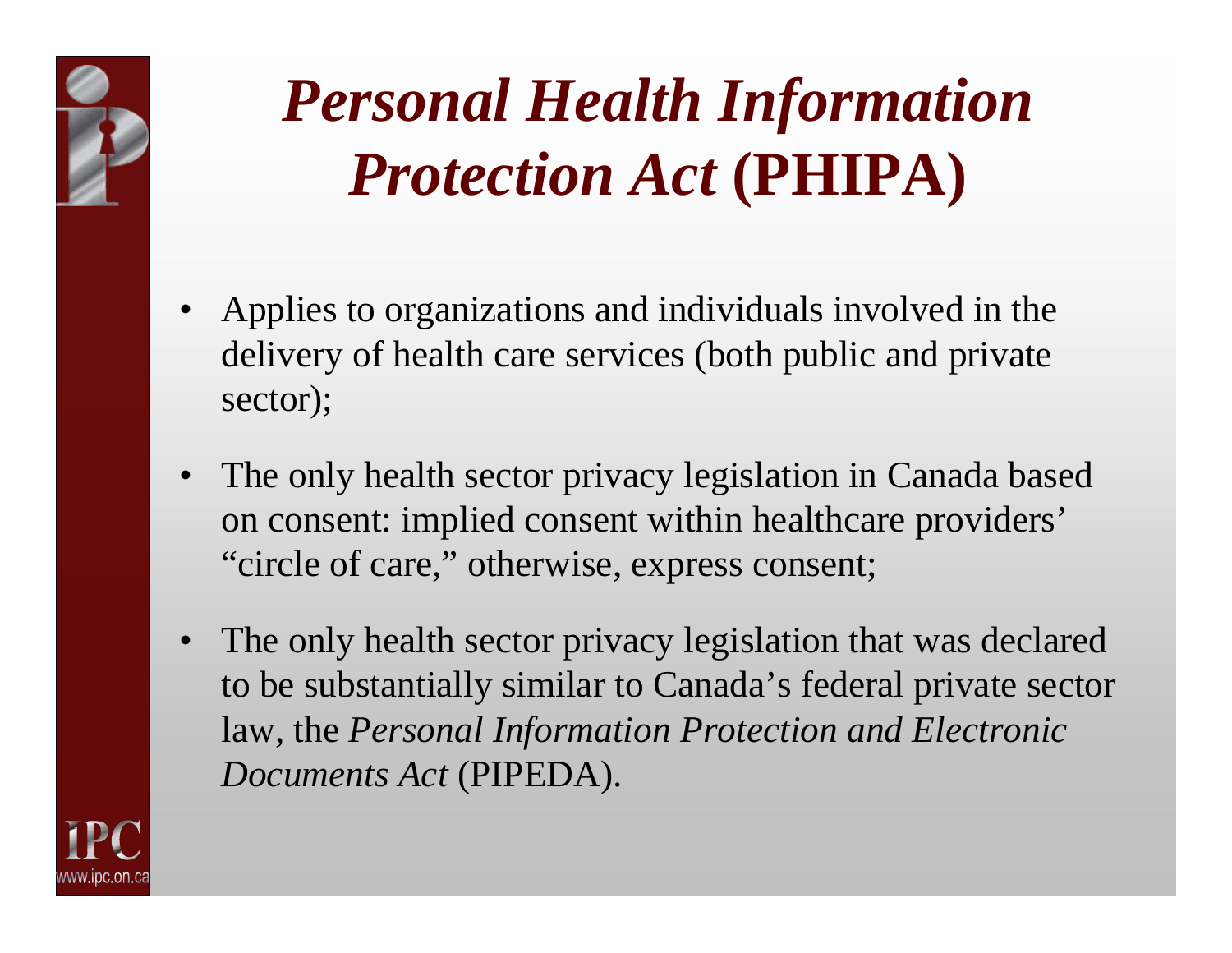

www.ipc.on.ca

### **Mandate of the Legislation**

- Requires consent for the collection, use and disclosure of PHI, with necessary but limited exceptions;
- Requires that health information custodians treat all PHI as confidential and keep it secure;
- Codifies an individual's right to access and request correction of his/her own PHI;
- •Gives a patient the right to instruct health information custodians not to share any part of his/her PHI with other health care providers;
- Establishes clear rules for the use and disclosure of personal health information for secondary purposes including fundraising, marketing and research;
- Ensures accountability by granting an individual the right to complain to the IPC about the practices of a health information custodian; and
- •Establishes remedies for breaches of the legislation.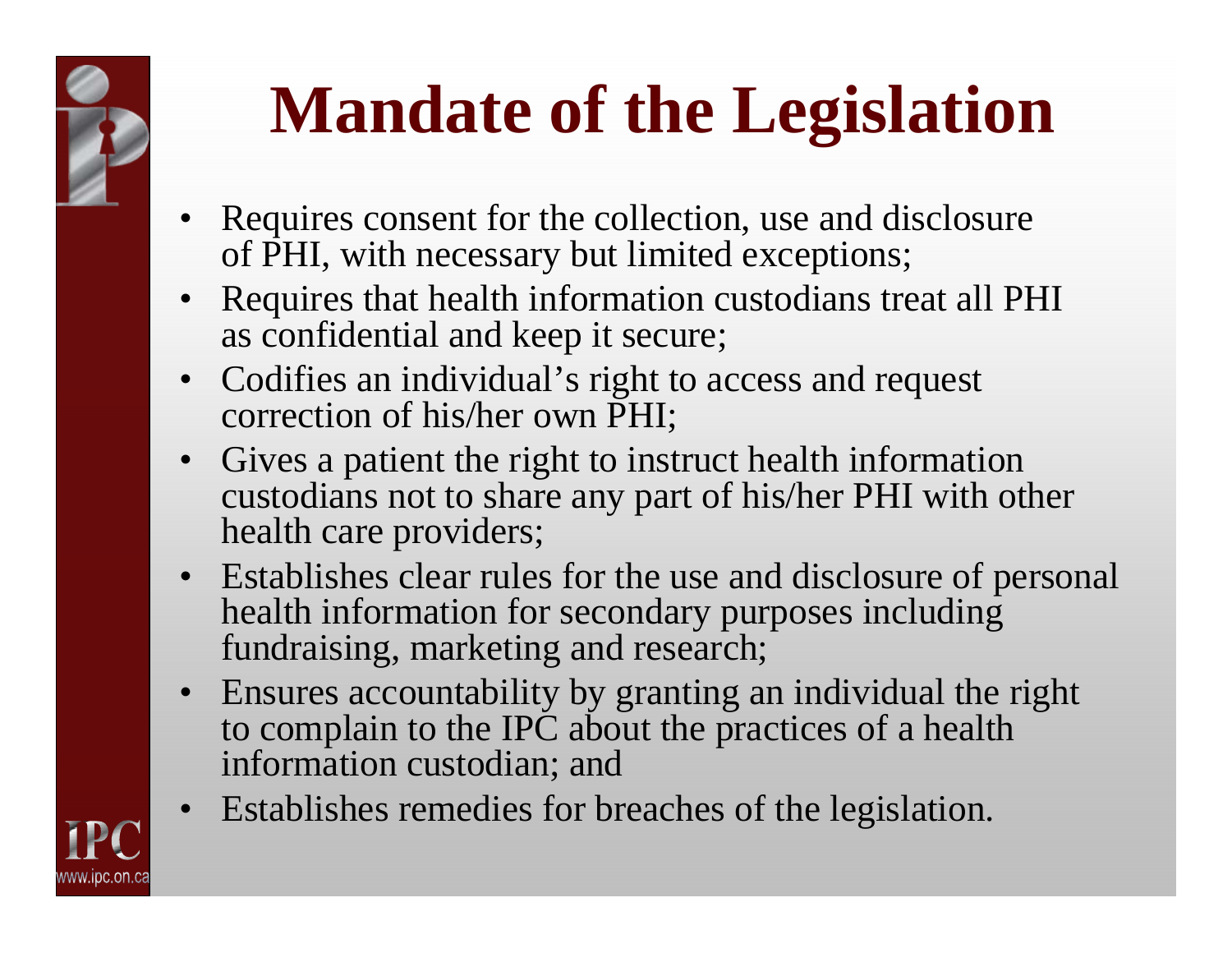#### **Permissible Disclosures:** *Safety and Law Enforcement Purposes*

**Derogations from the consent principle are allowed in limited circumstances, for example:**

- To protect the health or safety of the individual or others  $(s. 40(1))$ .
- To a person carrying out an inspection, investigation or similar procedure that is authorized by a warrant or by law  $(s. 43(1)(g))$ .
- As required by law (s. 43(1)(h)).

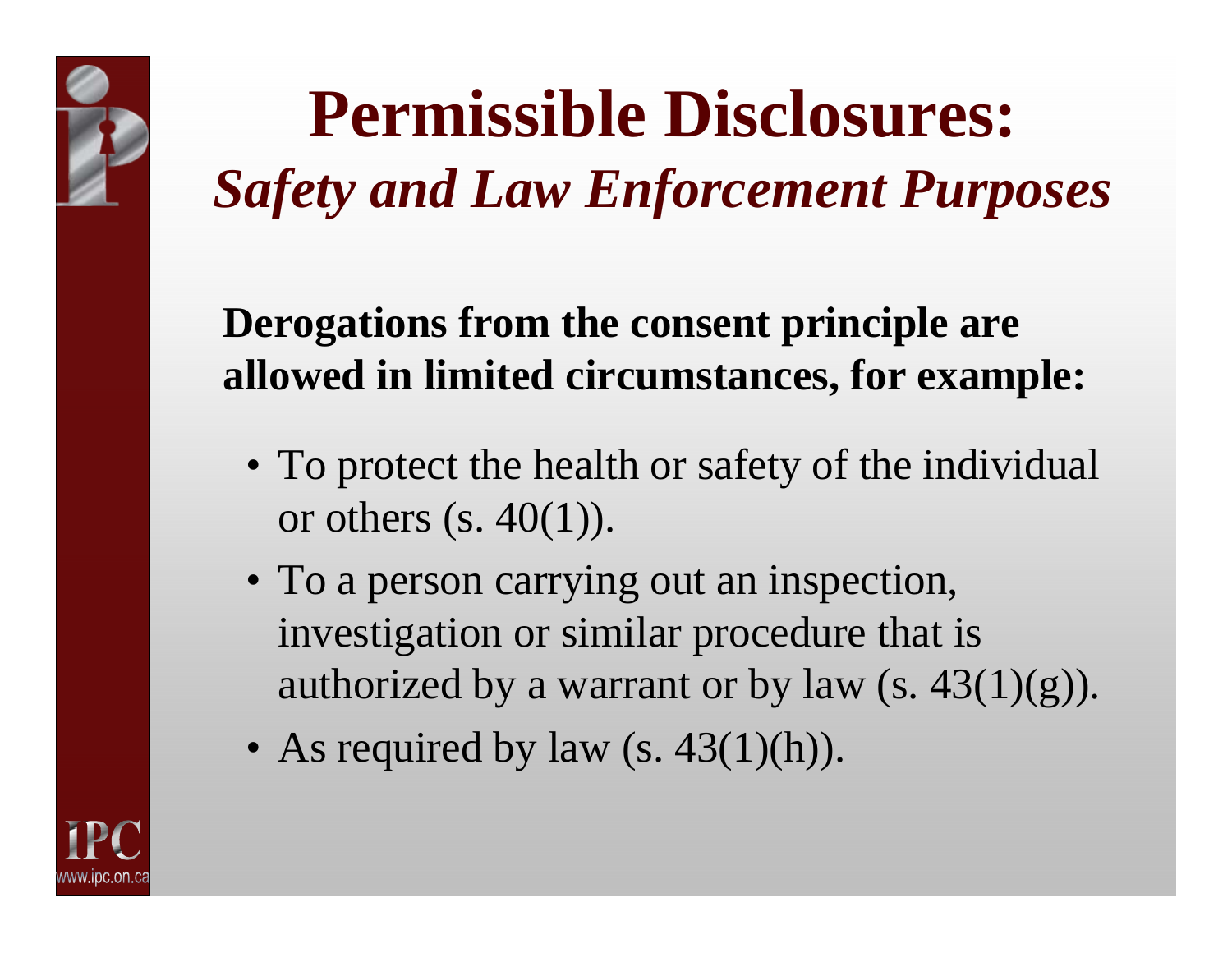

#### *Disclosure of Information Permitted in Emergency or other Urgent Circumstances*

- •Public Interest and Grave Hazards
- •Health and Safety of an Individual/ Risk of Serious Harm to Person or Group
- Disclosures to Public Health Authorities
- •Compassionate **Circumstances**
- Providing Health Care
- •Liability protection



Ann Cavoukian, Ph.D. Information and Privacy Commissioner/Ontario **Fact Sheet** 

#### Disclosure of Information Permitted in **Emergency or other Urgent Circumstances**

Privacy legislation in Ontario does not prevent the rapid sharing of personal information in certain situations. While it is appropriate to recognize that personal information is protected by Ontario's privacy and access laws, it is also important to realize that these protections are not intended to stand in the way of the disclosure of vital - and in some cases, life-saving - information in emergency or other urgent situations.

In emergency and limited other situations, personal information, including personal health information, may need to be disclosed in a timely fashion, even if the person's consent has not been obtained. In such circumstances, the head of a public sector institution or a health information custodian (a defined term under the Personal Health Information and Protection Act or PHIPA), or those acting on their behalf, can - and in some cases must - disclose information that would normally be protected by Ontario's access to information and privacy laws. This information may be a record or records containing personal information or personal health information, and the circumstances may include emergencies or critical situations affecting individuals or public health and safety, as well as situations calling for compassion.<sup>3</sup> Although these disclosures are the responsibility of the head of an institution or a health information custodian, it is important for anyone working in such settings to understand what is permitted in certain situations.

A head of a public sector institution or a health information custodian is given the authority by Ontario's access to information and privacy laws to disclose such information. These laws also protect a health information custodian or a head from damages, provided that the custodian or head has acted in good faith.

Listed below are some circumstances under which a custodian can disclose personal information or personal health information, in the absence of an individual's consent.



<sup>&</sup>lt;sup>1</sup> "Head," and "petronal information" are defined terms under the Freedow of Information and Protection of Princey<br>Act (FIPM) and the Montcipal Freedom of Information and Protection of Princey Act (MFIPM). "Health informa Please see http://www.e-laws.gov.on.ca/.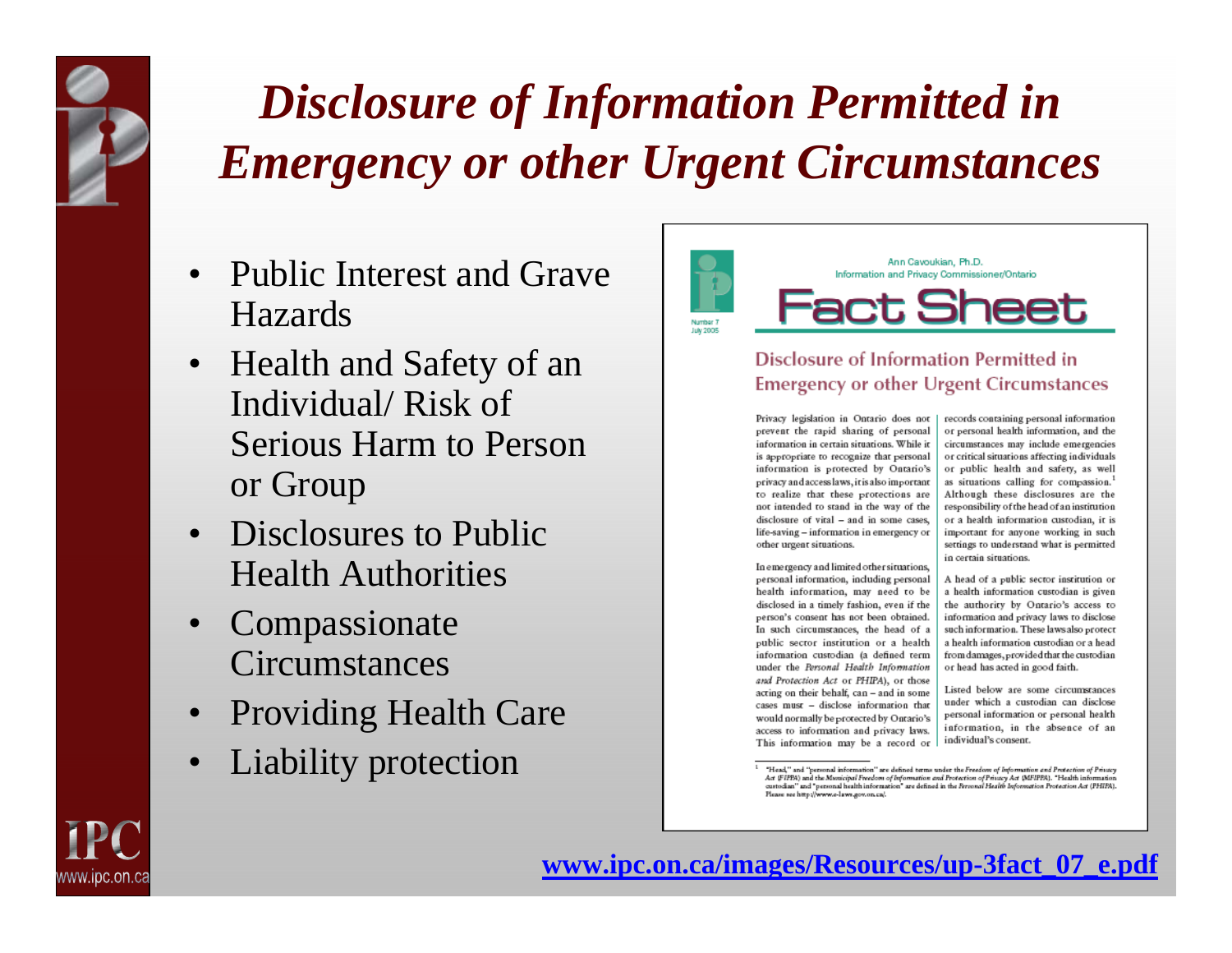#### **Raising Awareness about the Discretion to Disclose**

- •*" I well appreciate that the decis ion to disclose sensitive health information without consent is an extremely difficult one to make, requiring a sound judgment call. A great deal of deliberation and discretion must be exercised. Disclosure may only be contemplated in extreme situations involving a significant risk of harm to a student or another person(s). But disclosure is not prohibited – privacy laws do not prevent you from doing so."*
- •Letters have been sent to all the presidents of universities and colleges in Ontario;
- •We have met with the CEO of the Council of Ontario Universities and will be meeting with the entire Council at their next meeting;
- •In conjunction with our counterparts in B.C., we will be issuing a Fact Sheet directed at colleges and universities to clarify the role that privacy legislation may play when workers are deciding whether or not to disclose personal health information.



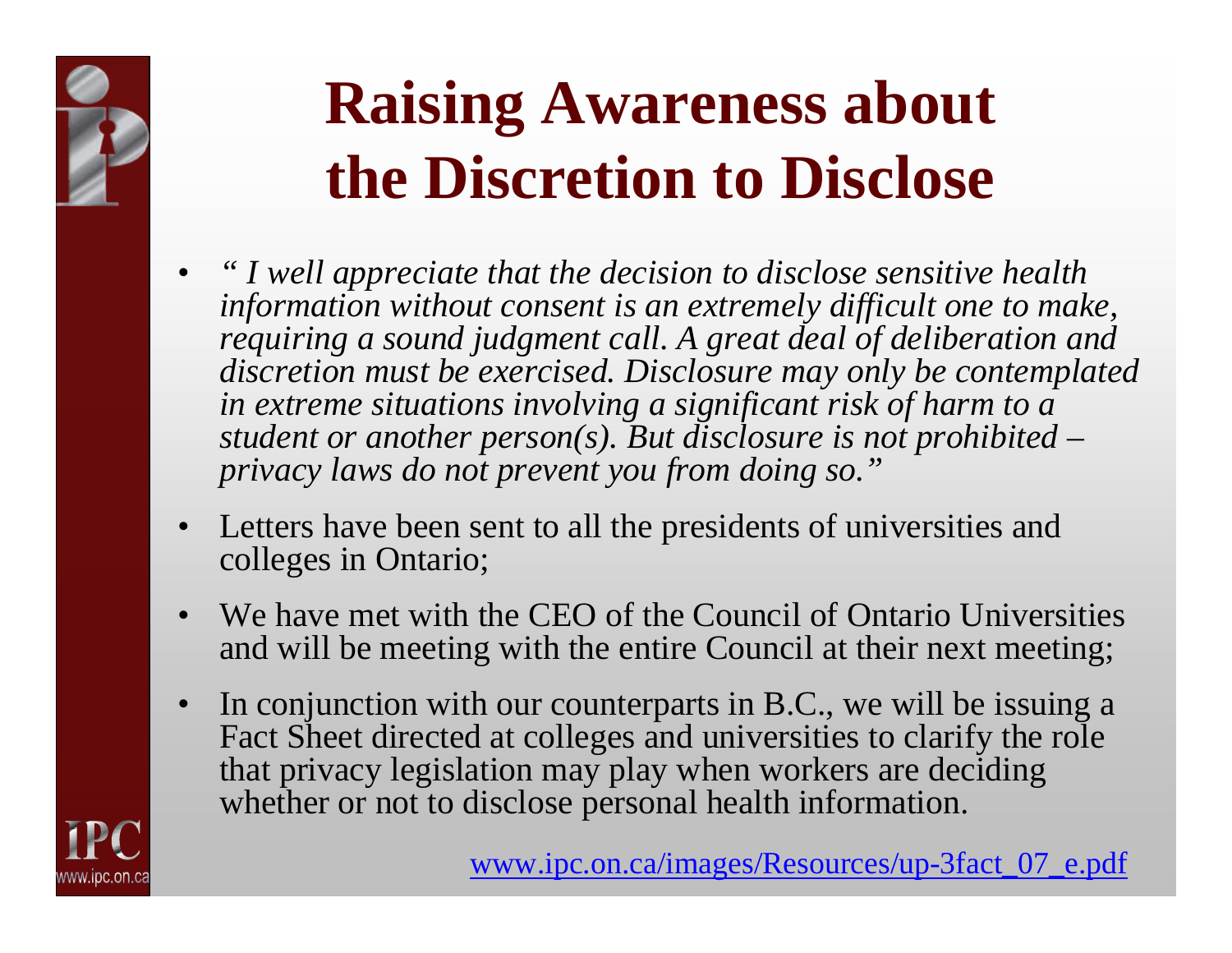

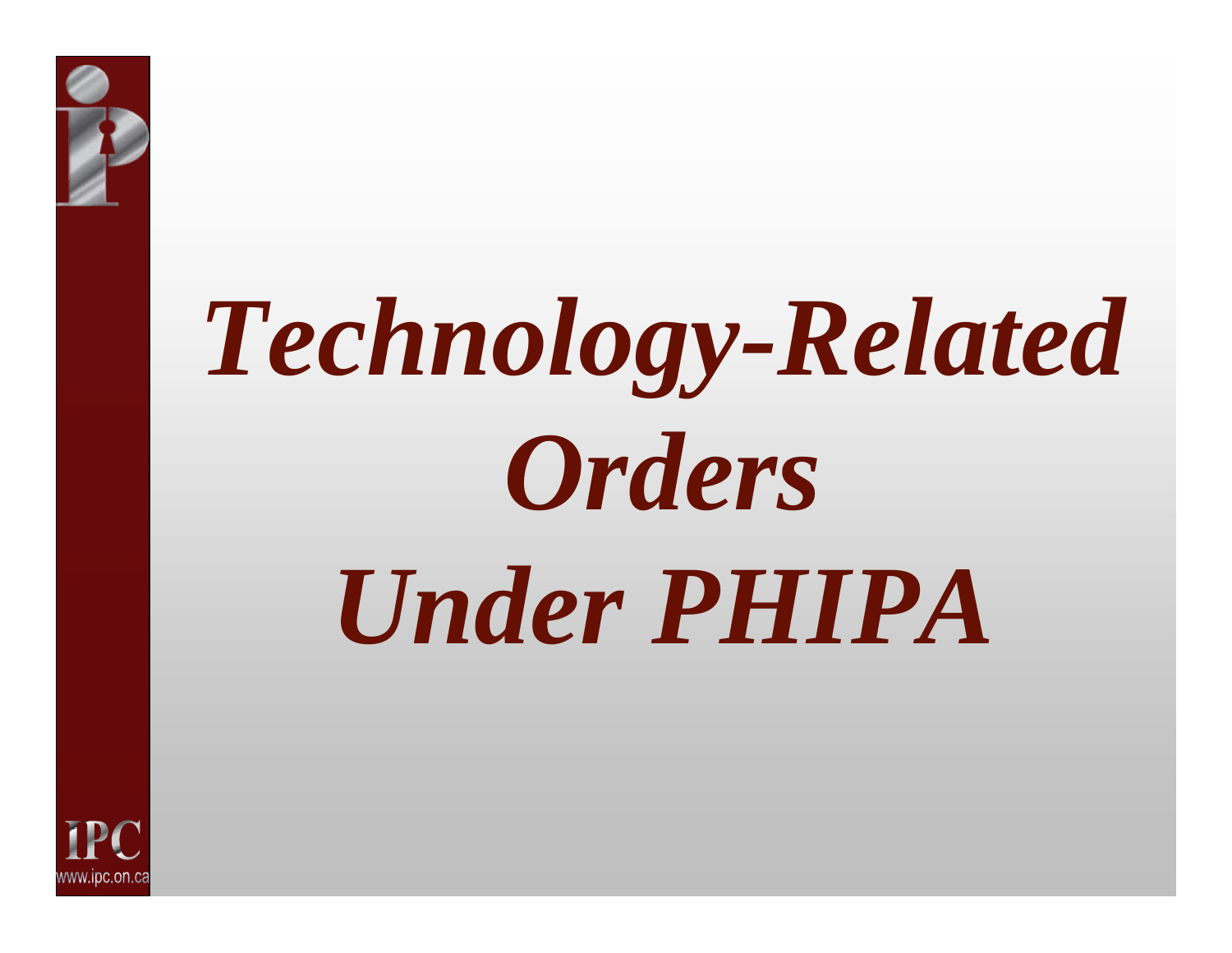#### **Health Order No. 2:** *Unauthorized Access Results in Order*

- •• **Health Order No. 2** (HO-02) showed that the hospital's policies and procedures failed to prevent ongoing privacy breaches by an employee, even after the hospital became aware that such breaches had occurred repeatedly;
- •Even when the patient alerted the hospital to her concerns upon admission, the staff did not recognize the obvious threat t o privacy posed by the estranged husband and his girlfriend- both employees of the hospital;
- $\bullet$ Staff only recognized the threat to the physical security of the patient, not the threat to her privacy;
- •After learning about the breach, the hospital was more concerned about the employee's right to due process (Human Resources Policy) than the patient's right to privacy;
- •Hospitals can have both – but HR cannot trump privacy.

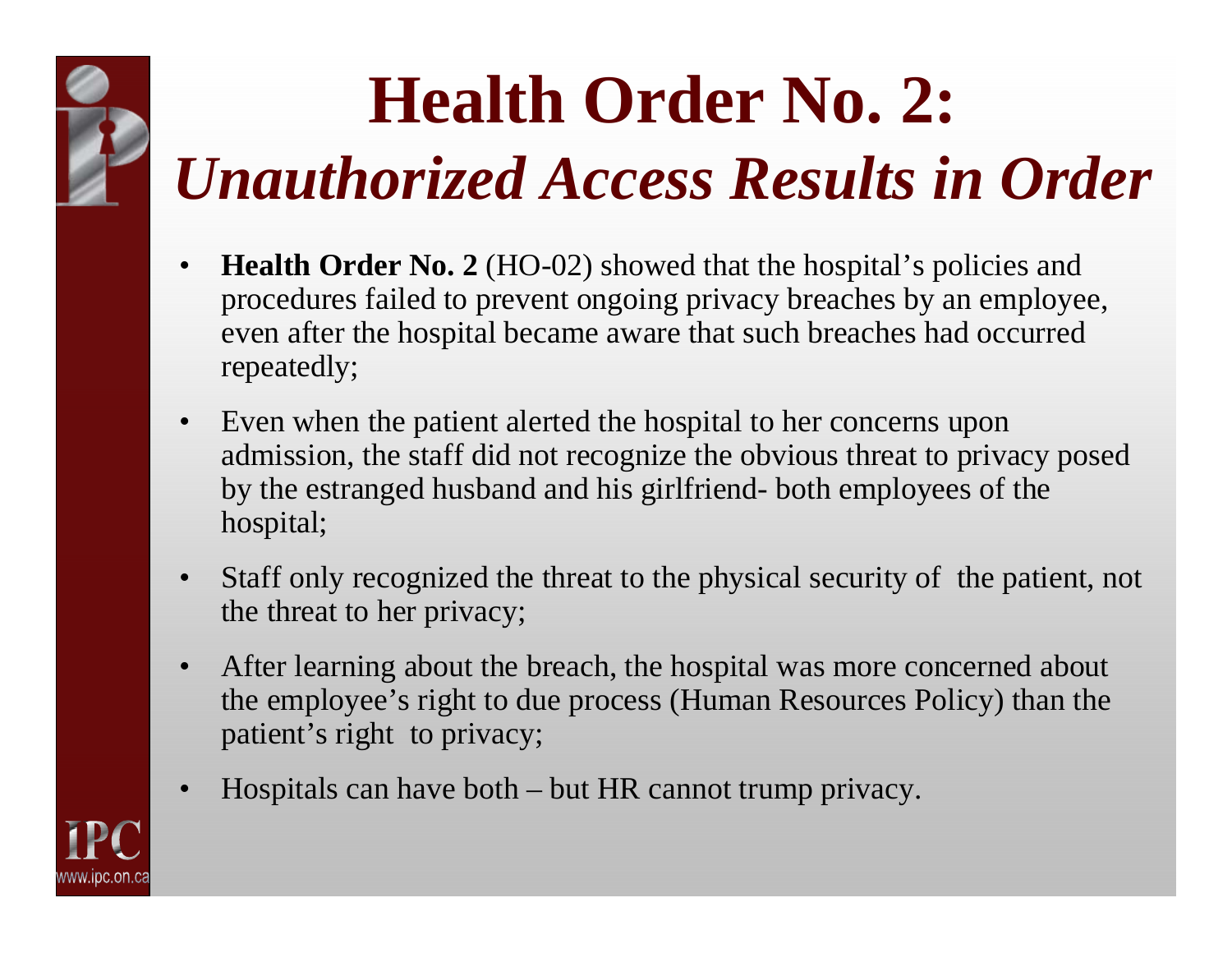

### **Commissioner's Findings**

- After receiving the privacy complaint, the hospital put a privacy/VIP flag on the patient's electronic medical record but the nurse continued to access the patient's record;
- Found that the hospital had not taken steps that were reasonable in the circumstances to ensure that the personal health information was protected against theft, loss and unauthorized use or disclosure;
- •Hospital was ordered to review its practices and procedures to ensure that human resource issues did not trump privacy;
- •Hospital was ordered to implement a protocol that would require immediate steps to be taken upon being notified of an actual or potential privacy breach.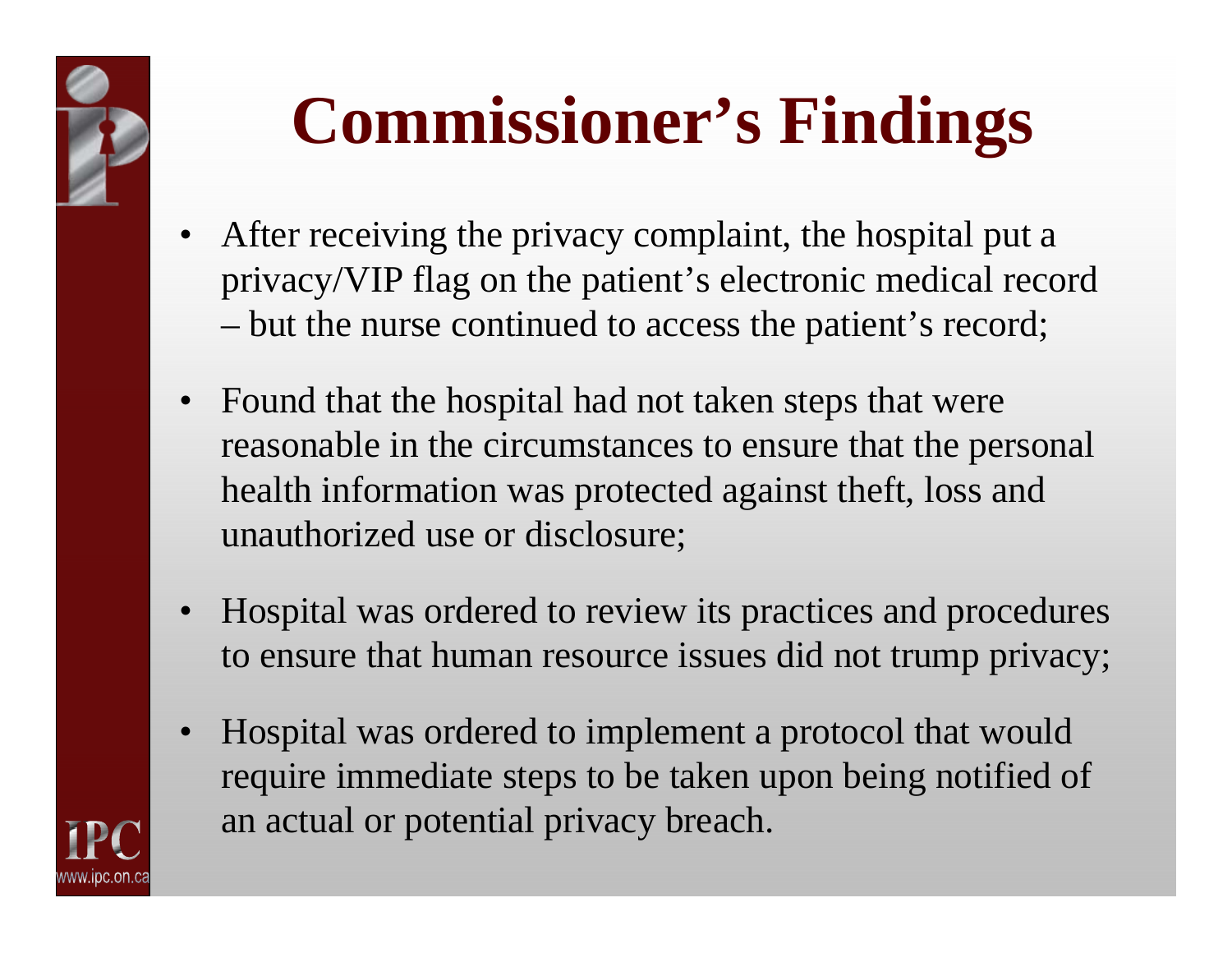## **Health Order No. 4** *Stolen Laptop Results in Order*

- **Health Order No. 4** (HO-04) resulted from a hospital not having adequate policies and procedures to permit compliance with *PHIPA*;
- In spite of the known high risk of loss or theft, extremely sensitive personal health information was transported on a portable device (laptop) without adequate safeguards;
- This is clearly unacceptable, more than two years after *PHIPA* came into force.

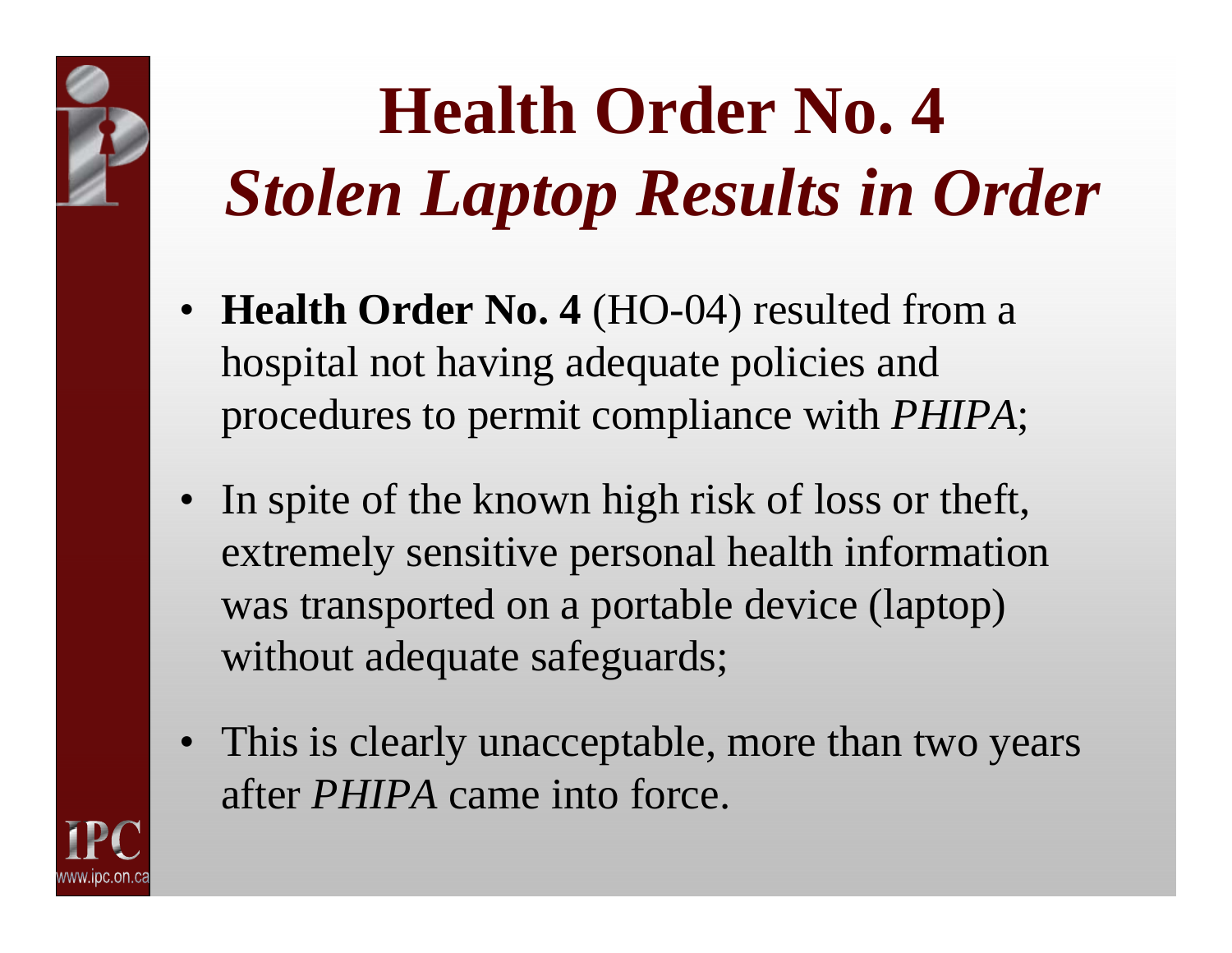

#### **Encrypting Personal Health Information on Mobile Devices**

- •Why are login passwords not enough?
- •What is encryption?
- •What are the options?
	- Whole disk (drive) encryption
	- Virtual disk encryption
	- Folder or Directory encryption
	- Device encryption
	- •Enterprise encryption



Ann Cavoukian, Ph.D. Information and Privacy Commissioner/Ontario **Fact Sheet** 

#### **Encrypting Personal Health Information** on Mobile Devices

Section 12. (1) of the Personal Health Information Protection Act. 2004 (PHIPA) sets out the requirement that health information custodians shall take steps that are reasonable in the circumstances to ensure that personal health information (PHI) in the custodian's custody or control is protected against theft, loss and unauthorized use or disclosure and to ensure that the records containing the information are protected against unauthorized copying, modification or disposal.

The Office of the Information and Privacy Commissioner/Ontario recognizes that the delivery of health care may require the use of PHI outside of the workplace, and that such PHI may most effectively be transported and used in electronic form. Notwithstanding the ease of use and portability of electronic documents, it is still important that only the minimum necessary data be transported in this manner.

Because of the high incidence of loss or theft of mobile devices such as laptop computers, personal digital assistants (PDAs), or flash drives, custodians need to ensure that personal health information that is stored on mobile devices is encrypted. When encryption is implemented properly, it renders PHI safe from disclosure. The availability of encryption means that it is easier to safeguard electronic records of PHI than it is to safeguard paper-based records when being transported.

This fact sheet is intended for health information custodians who store PHI on mobile devices. However, it is also relevant to anyone who stores personal information on a mobile device. If you are unsure of the meaning of these guidelines, please consult a computer systems security expert to determine how to apply this fact sheet to the information in your care. In many cases, encryption can be as easy as installing a simple program and implementing proper key management for the system.

#### Why are login passwords not enough?

It is not acceptable to rely solely on login passwords to protect PHI on devices that are easily stolen or lost. 'Strong' login passwords will prevent casual access to data on a device, but may not prevent access by knowledgeable thieves. Strong login passwords are usually characterized by:

- · No dictionary words;
- · A combination of letters, numbers and symbols;
- · Eight or more characters, with 14 or more being ideal.

For example, "LetMeIn" is a weak password because it uses dictionary words. On the other hand, you could remember the phrase, "My birthday is October 21 and I'm 25"

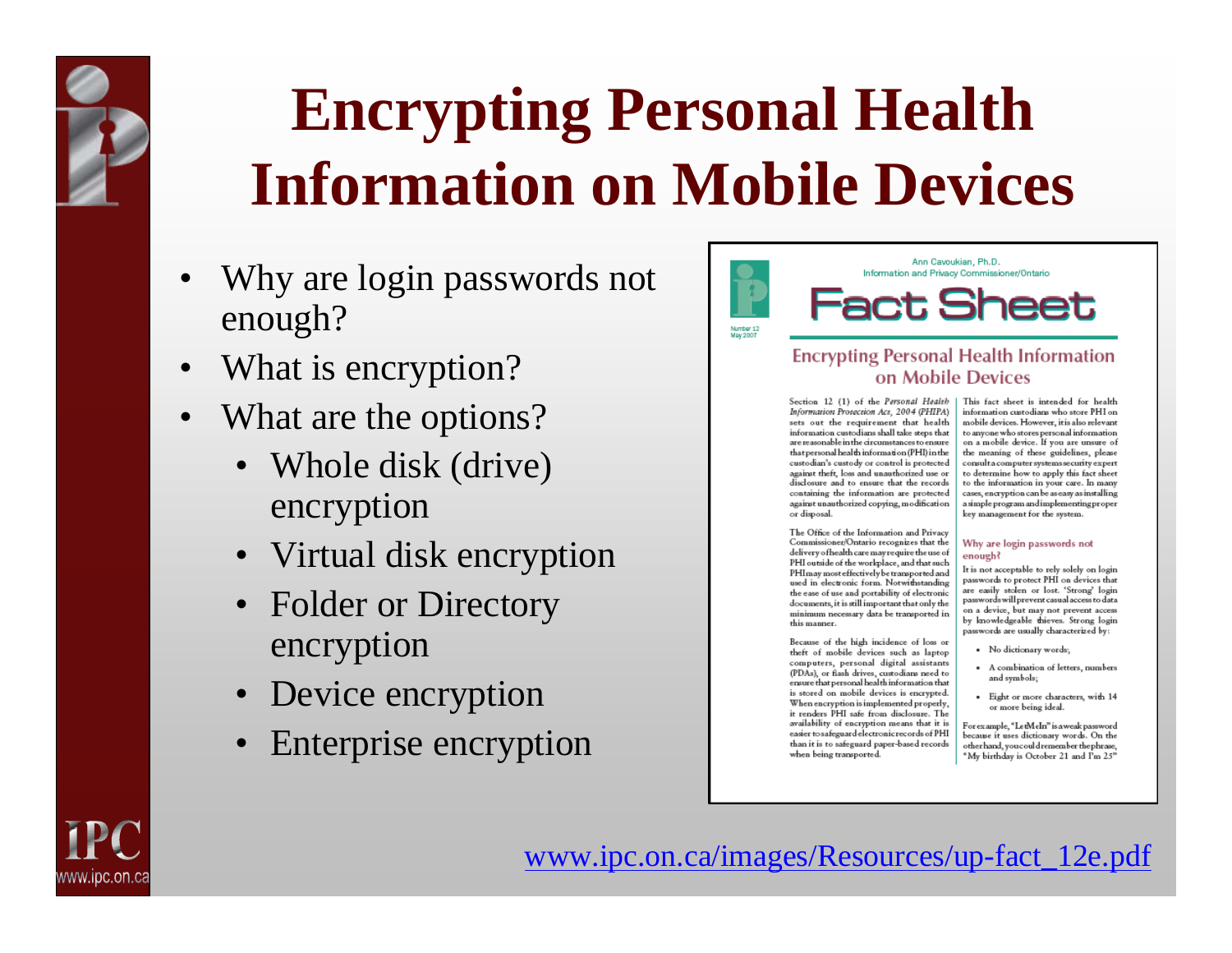

www.ipc.on.ca

#### **Brochure on Mobile Devices** *Safeguarding Privacy In A Mobile Workplace*

- Does your organization's policy permit the removal of PII from the office?
- Is it necessary for you to remove PII from the office?
- Has your supervisor specifically authorized you to remove the PII in question for the office?
- Have you considered less risky alternatives, such as remote access to PII stored on a central server?
- If possible, have you de-identified the PII to render it anonymous?
- • If it is not possible to de-identify the PII, have you encrypted it ?
- If your mobile device is lost or stolen, will you be able to identify the PII stored on it?



celiphones and PDAs Ann Cavoukian, Ph.D. Information and Privacy Commissioner of Ontario

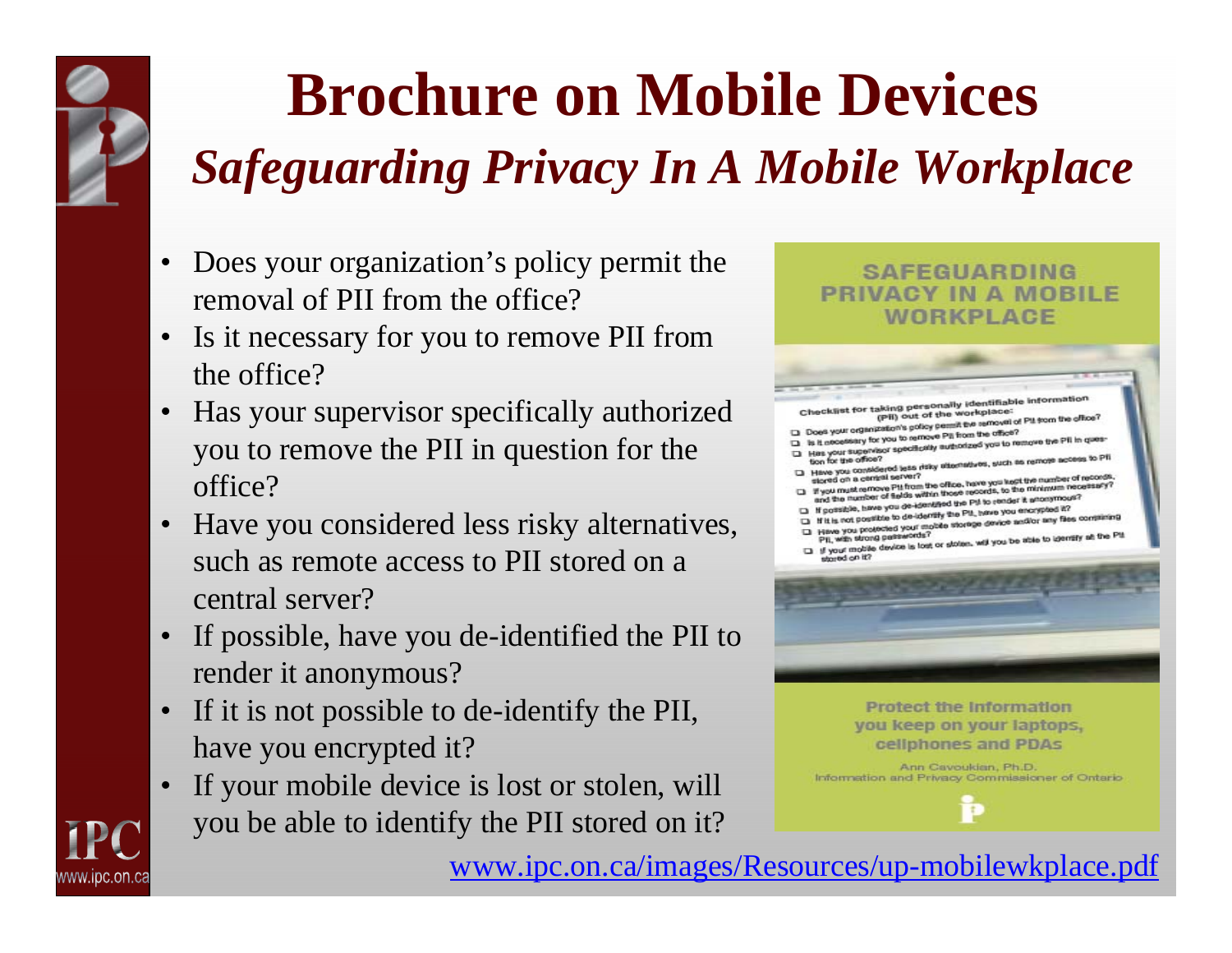

## **Commissioner's Findings**

- The laptop contained highly sensitive health information including HIV status;
- The researcher admitted that he did not need identifiable health information for the purposes of the research - it should not have been on the laptop in the first place;
- Although the hospital's research protocol required researchers to only use coded information, the hospital did not take steps to ensure that researchers actually followed this protocol;
- The Hospital was ordered to either de-identify or encrypt all personal health information before allowing it to be removed from the workplace;
- Where personal health information is stored on a mobile, portable device, it must be encrypted.

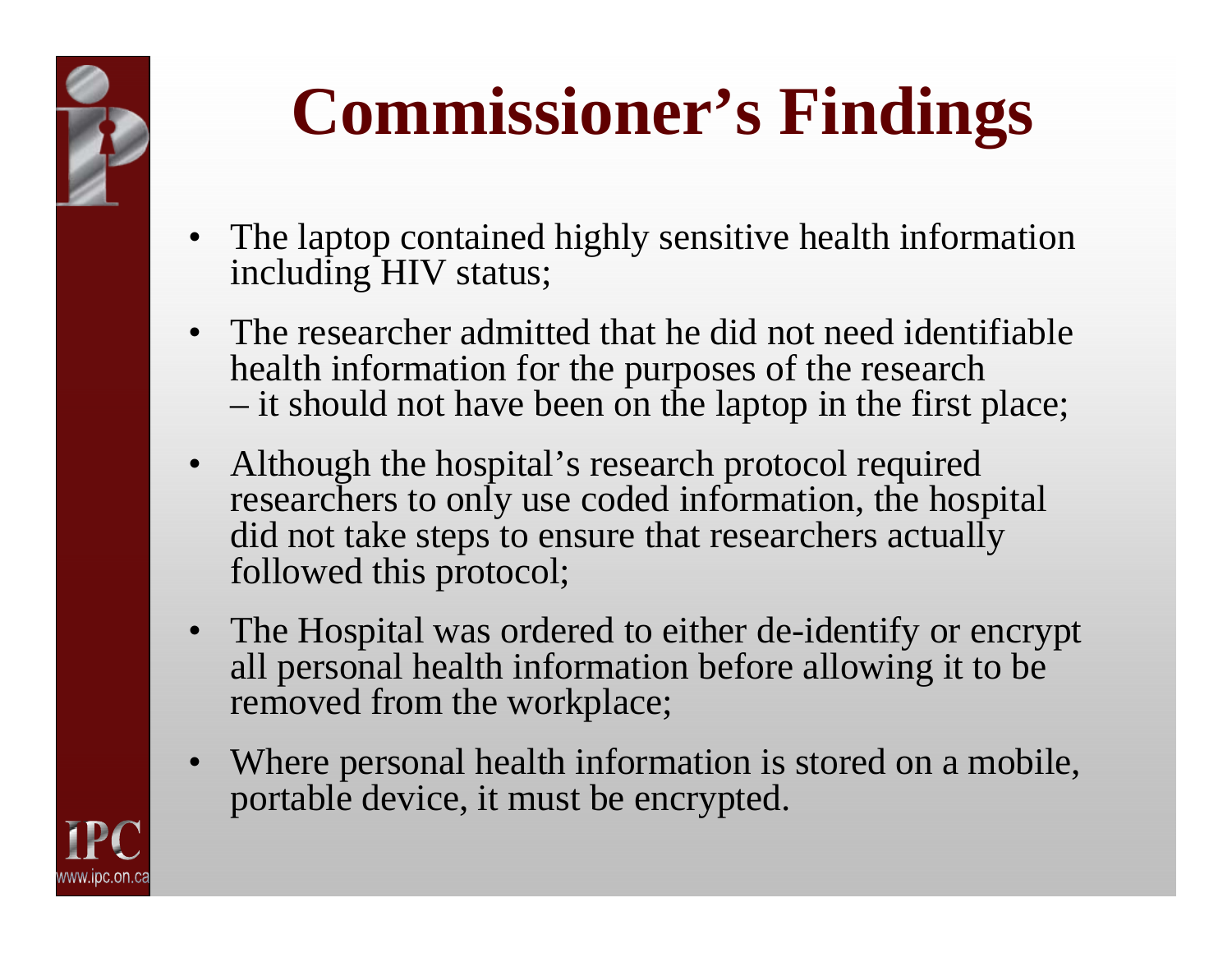

- **Health Order No. 5** (HO-05) resulted from a methadone clinic that installed a wireless video surveillance system in its washroom to monitor patients providing urine samples;
- Video images were intercepted by a wireless rear view backup camera in a car outside of the clinic;
- Clinic immediately agreed to shut down the cameras and replaced the wireless surveillance system with a more secure wired system.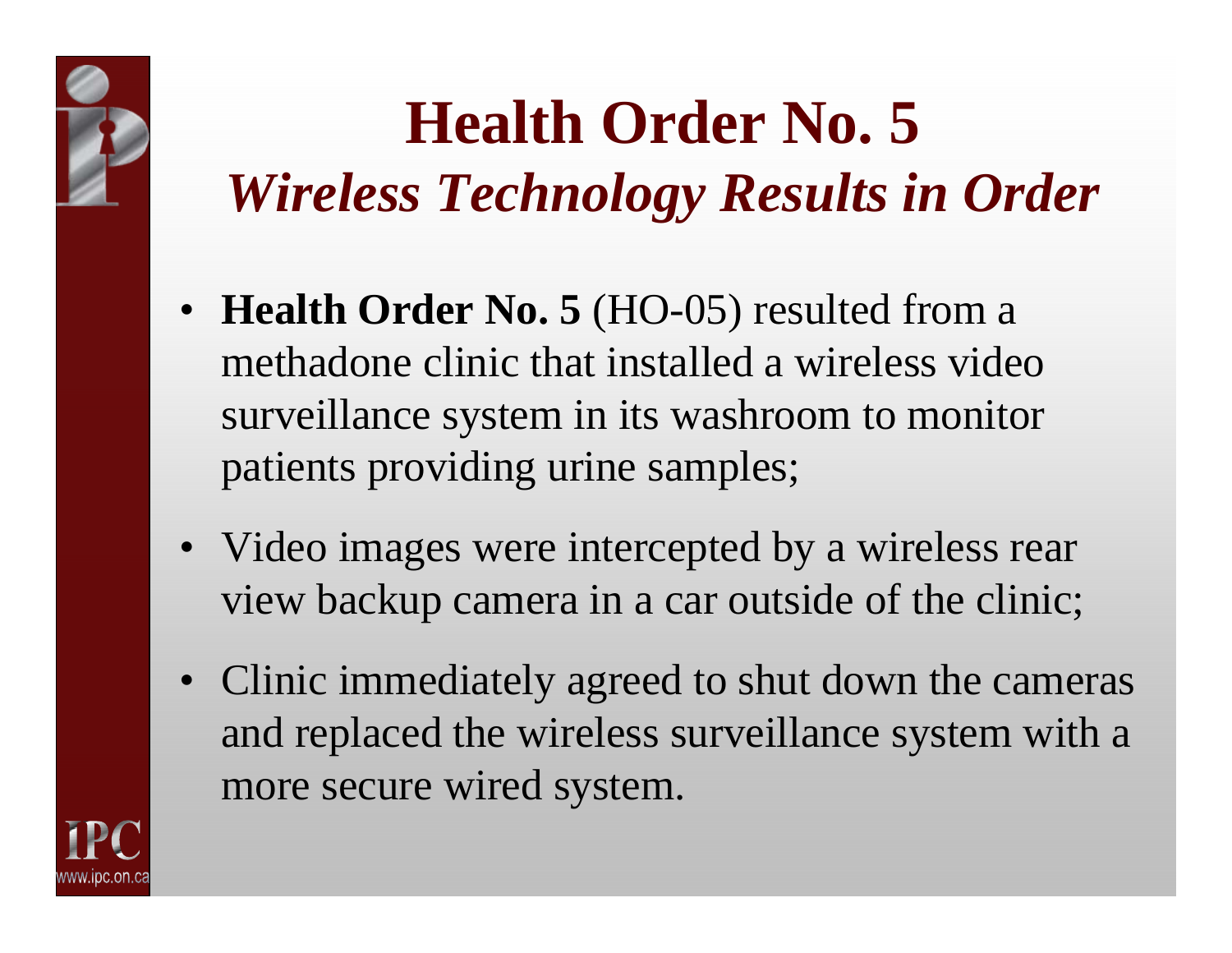

www.ipc.on.ca

### **Commissioner's Message**

- •Although the clinic did not video tape the images captured by the surveillance system, since the system created digital data that were transmitted via air waves, the IPC determined that these digital images were, in fact, records of personal health information subject to *PHIPA*;
- •Custodians should either use a wired system which inherently prevents unauthorized interception, or a wireless one with strong security measures such as encryption, to preclude unauthorized access;
- •In response to this incidence, all health information custodians should assess the use of their wireless communication technology for the collection, use and/or disclosure of personal health information;
- •In light of the evolving technological landscape, health information custodi ans should regularly and proactively review their privacy and securit y policies and procedures, and technologies employed;
- •IPC issued two new Fact Sheets: *Wireless Communications Technologies: Video Surveillance Systems* and *Wireless Communication Technologies: Safeguarding Privacy & Security.*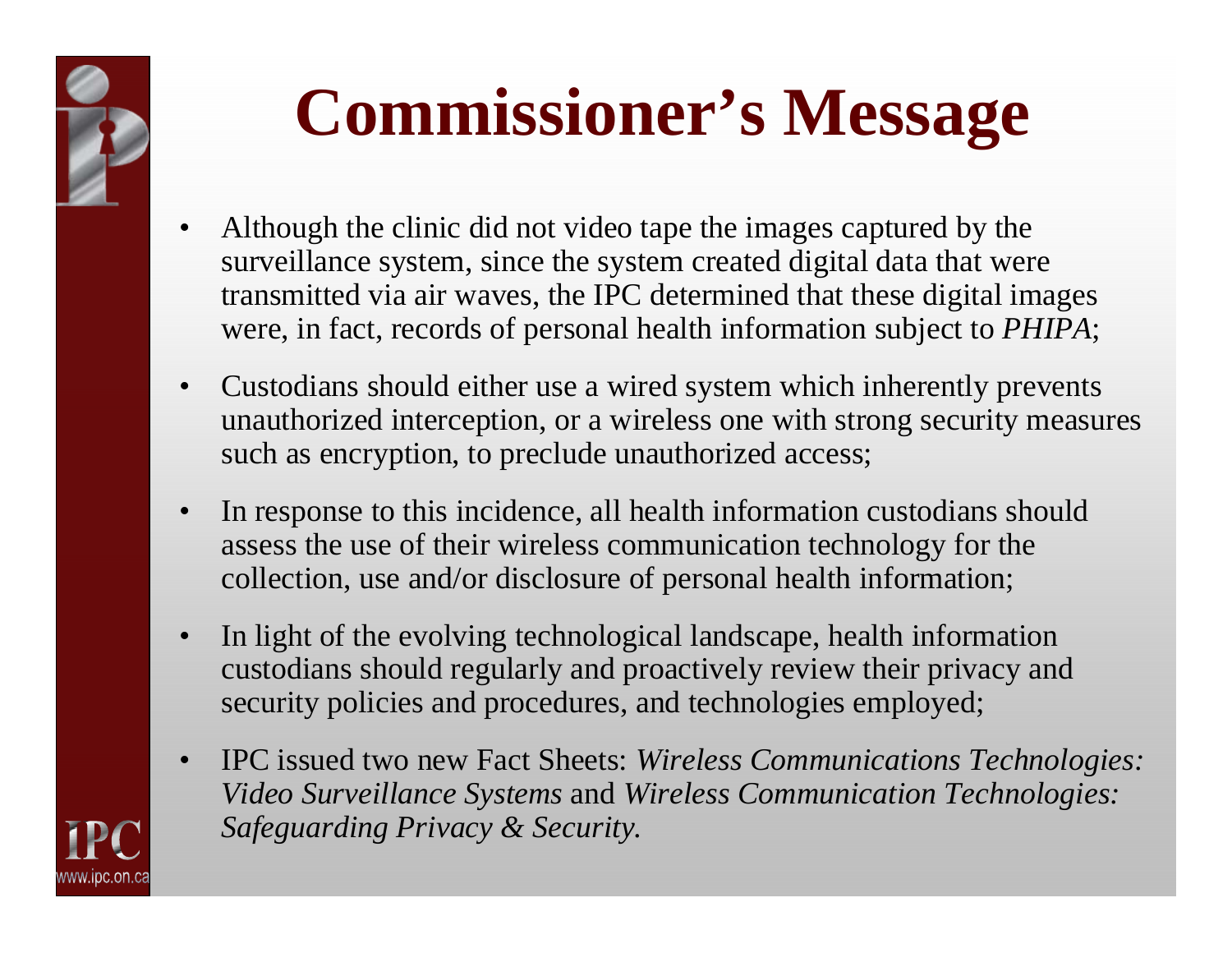# **Fact Sheet**

#### *Wireless Communication Technologies: Video Surveillance Systems*

- • Special precautions must be taken to protect the privacy of video images;
- • No covert surveillance should be conducted;
- • Clearly visible signs should be posted indicating the presence of cameras and the location of their use;
- •Recording devices should not be used;
- • Only minimum number of staff should have access to the video equipment;
- • Staff should receive technical training on the privacy and security issues;
- • Regular security and privacy audits should be conducted, on an annual basis.

www.ipc.on.ca



#### **Wireless Communication Technologies: Video Surveillance Systems**

Section 12(1) of the Personal Health | Information Protection Act (PHIPA) sets out the requirement that health information custodians shall take steps that are reasonable in the circumstances to ensure that personal health information (PHI) in the custodian's custody or control is protected against theft, loss and unauthorized use or disclosure and to ensure that the records containing the information are protected againstunauthorized copying, modification or disposal.

In a widely publicized incident, for which an Order was issued - HO-005 - images of a patient giving a urine sample in a washroom were being accessed by a wireless mobile rear-assist parking device ("back up camera"), in a car parked near a clinic. The patient was attending a methadone clinic in which patients were required to give urine samples under direct observation. The clinic was unaware that such an interception was even possible.

Closed Circuit Television (CCTV) or video surveillance cameras are being used in the Ontario health sector for a range of purposes ranging from building security to observational research. Typically, these uses increase efficiency or help prevent negative patient outcomes. The unintended consequence of video surveillance, however, regardless of its primary function, is often an invasion of personal privacy. This risk is increased if wireless communication

technology is used without adequate protection.

This fact sheet is intended to address privacy issues that arise from the use of wireless communication technologies. The standard established in Order HO-005 is that health information custodians in Ontario should not use wireless video surveillance cameras without strong security and privacy precautions. Any organization that chooses to use wireless communication technology to transmit personally identifiable information needs to take appropriate proactive measures to protect the privacy of individuals.

#### What is wireless video surveillance technology?

Wireless video surveillance systems, or wireless CCTV, typically refer to systems that transmit wireless signals to television monitors, not computer screens. The most common commercial use of this equipment is for building security. Commercially available systems do not normally have privacy or security designed into the transmission of the signal. As a result, such systems are easy to install but will allow unauthorized access unless special precautions are taken. Health information custodians must ensure that no one other than specifically authorized staff have the capability of viewing patient images.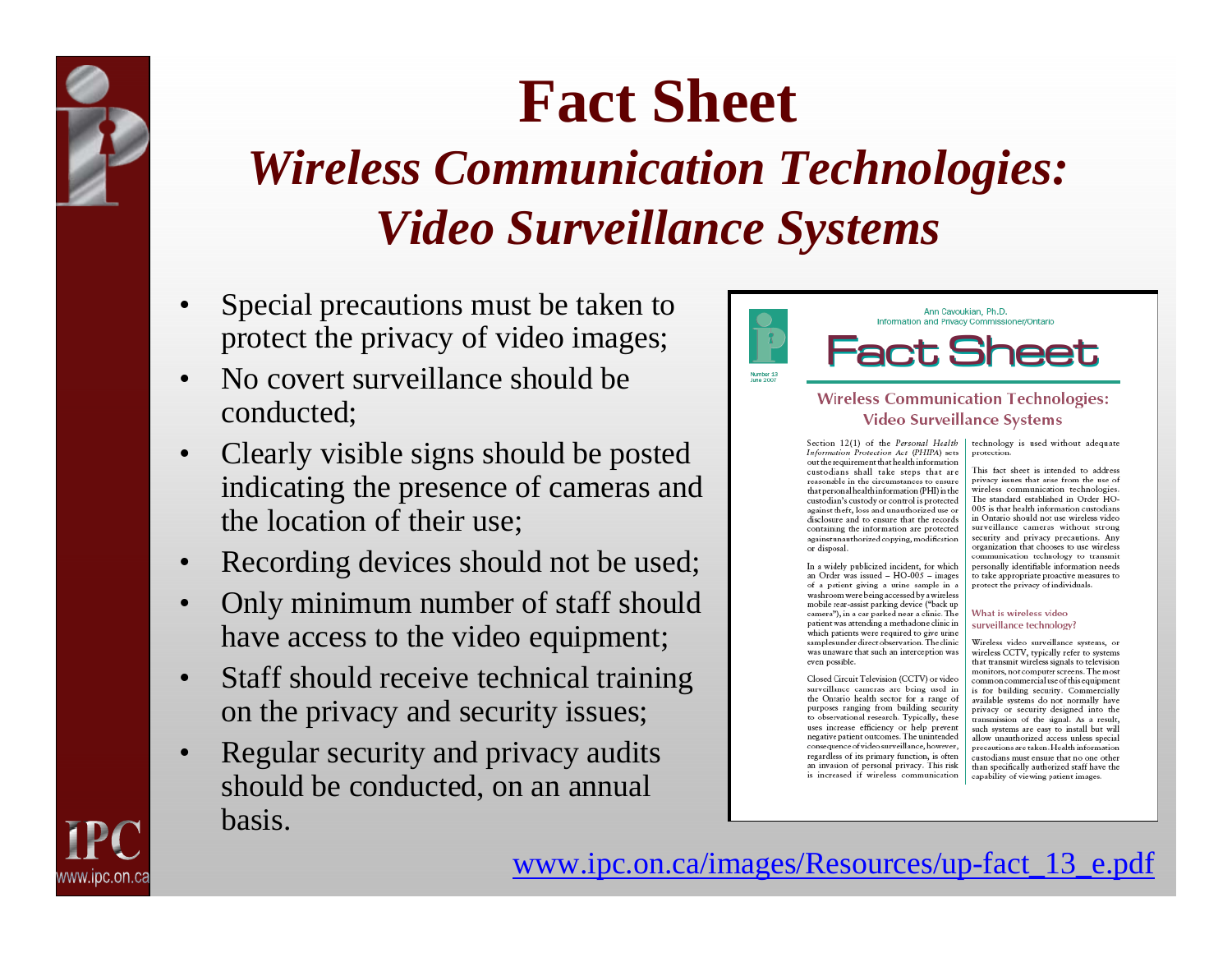

#### **Fact Sheet** *Wireless Communication Technologies: Safeguarding Privacy & Security*

- • A good starting point for understanding the impact of technological change is to regularly re-examine past assumptions and decisions;
- • Any time wireless technology is used to transmit personal information, that information must be strongly protected to guard against unauthorized access to the contents of the signal.



#### **Wireless Communication Technologies: Safeguarding Privacy & Security**

We are fast approaching the point where | Taking Care it is reasonable to assume that any device that creates or stores data either has, or is connected to, some form of embedded wireless capability. Cell phones and personal digital assistants (PDAs) are increasingly sophisticated, often combining multiple wireless technologies in a single device.

Wireless technologies can reduce costs, increase efficiencies, and make important information more readily and widely available. In the health care sector, for example, wireless data communications now make it possible for paramedics to send cardiac images and data directly to cardiologists, significantly reducing wait time to treatment.

Clearly, the benefits of wireless communications are many. But, there are also risks. Without appropriate safeguards, transmitting data wirelessly can be like using an open filing cabinet in a waiting room. In fact, this Office just recently issued an Order about a case where unauthorized viewers had inadvertently intercepted wireless video images of patients in a washroom providing urine samples.

This Fact Sheet addresses privacy issues arising from the use of wireless technologies, expanding on Fact Sheet #13, Wireless Communication Technologies: Video Surveillance Systems.

The Personal Health Information Protection Act (PHIPA), the Freedom of Information and Protection of Privacy Act (FIPPA) and the Municipal Freedom of Information and Protection of Privacy Act (MFIPPA) set out requirements for the protection of personal information, including information in electronic form.

In general, compliance with these Acts requires that those responsible take reasonable measures to protect personal information, which may include physical safeguards, using role-based access to personal information, or technological measures such as encryption.

The transmission of personal information in electronic form, particularly through the use of wireless technologies, means adding "data-in-motion" to "data-at-rest" as a category of data to protect, and adds another layer of complexity to compliance with these Acts.

A good starting point for understanding the impact of technological change or new developments is to regularly reexamine past assumptions and decisions. A reasonable precaution is one that any prudent and privacy conscious individual or institution would take. For example, there was a time when it was reasonable to browse the web and download files without

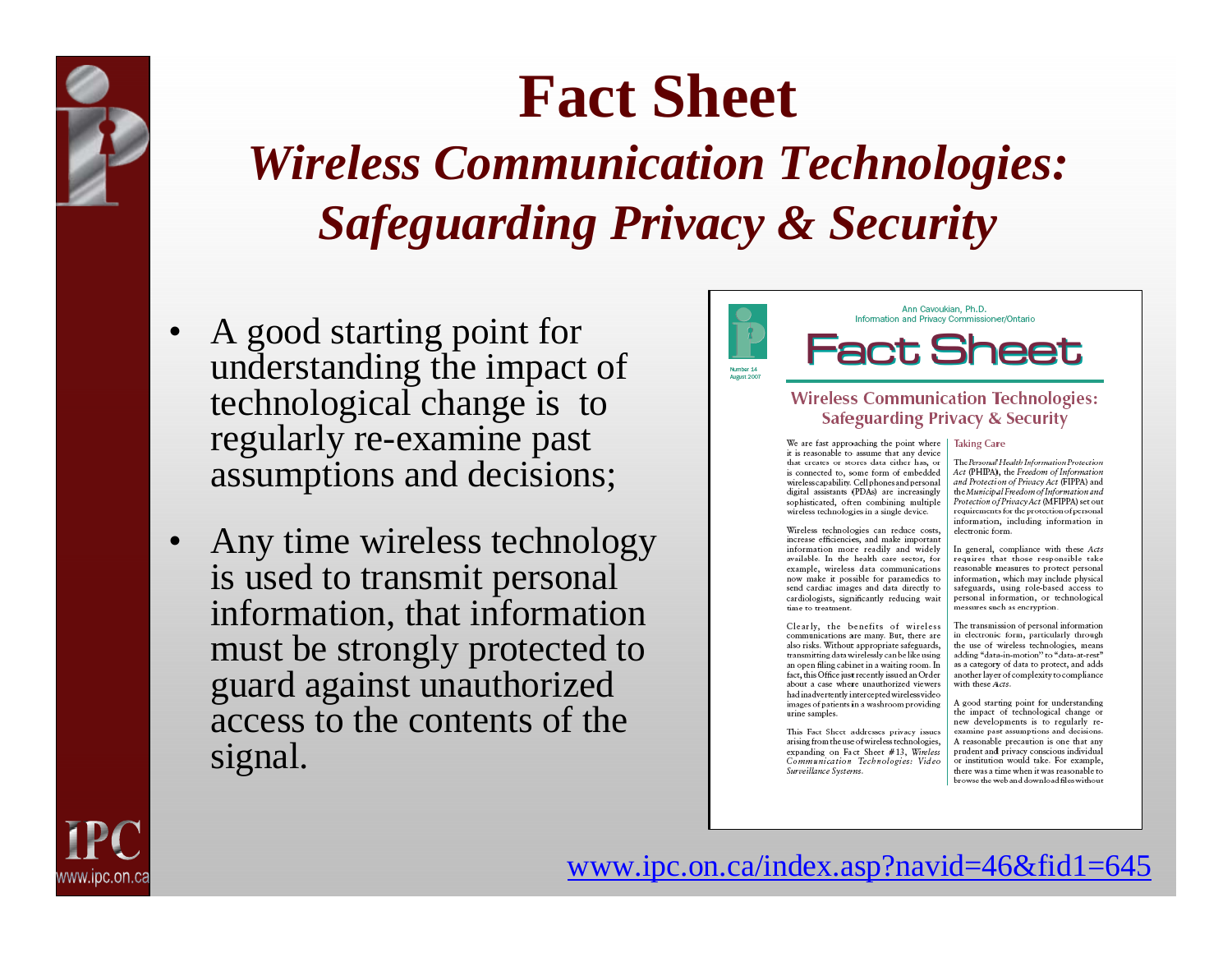# *Electronic Health Records (EHR) in Ontario*

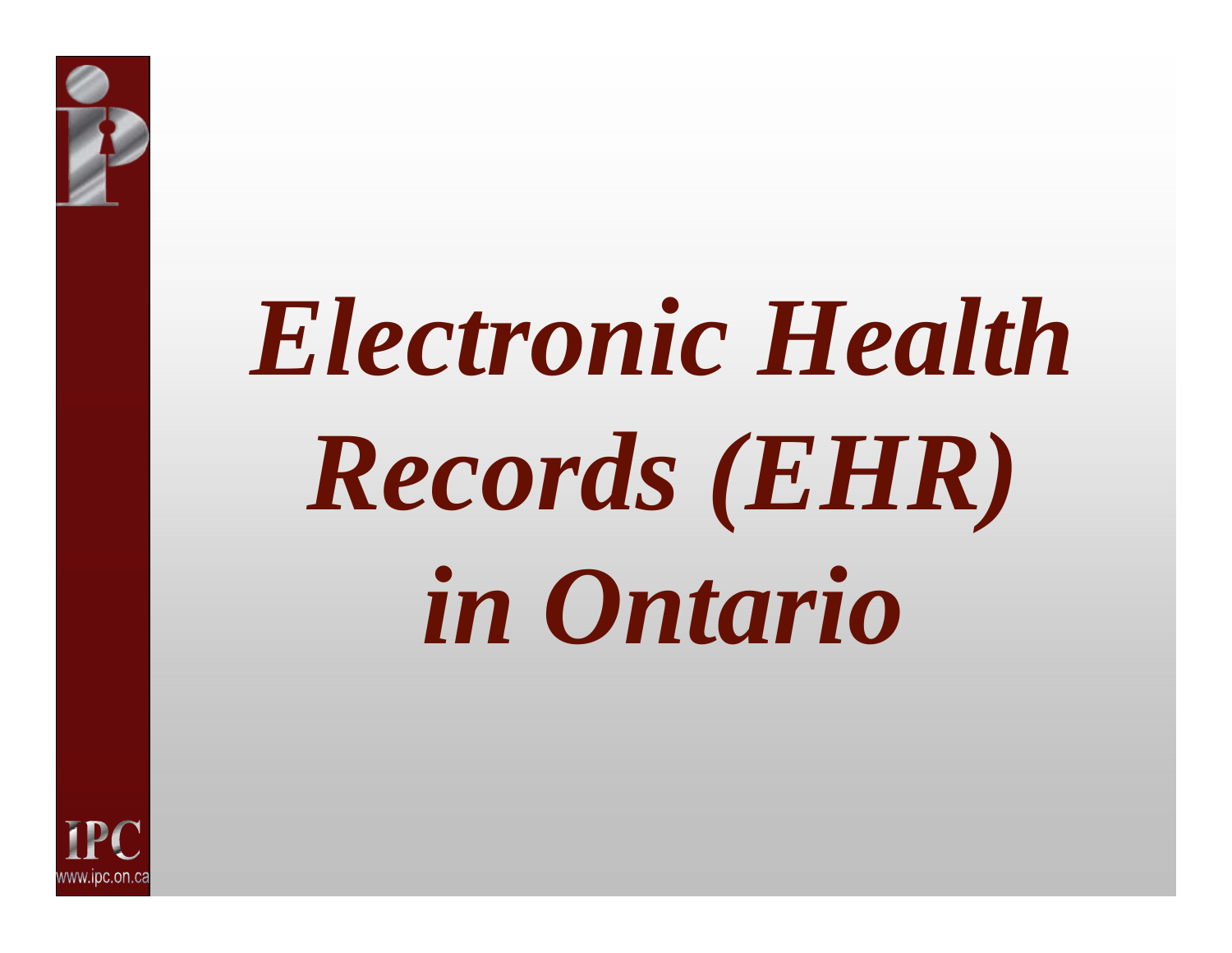

## **The Development of an EHR system in Ontario**

#### *Where are We?*

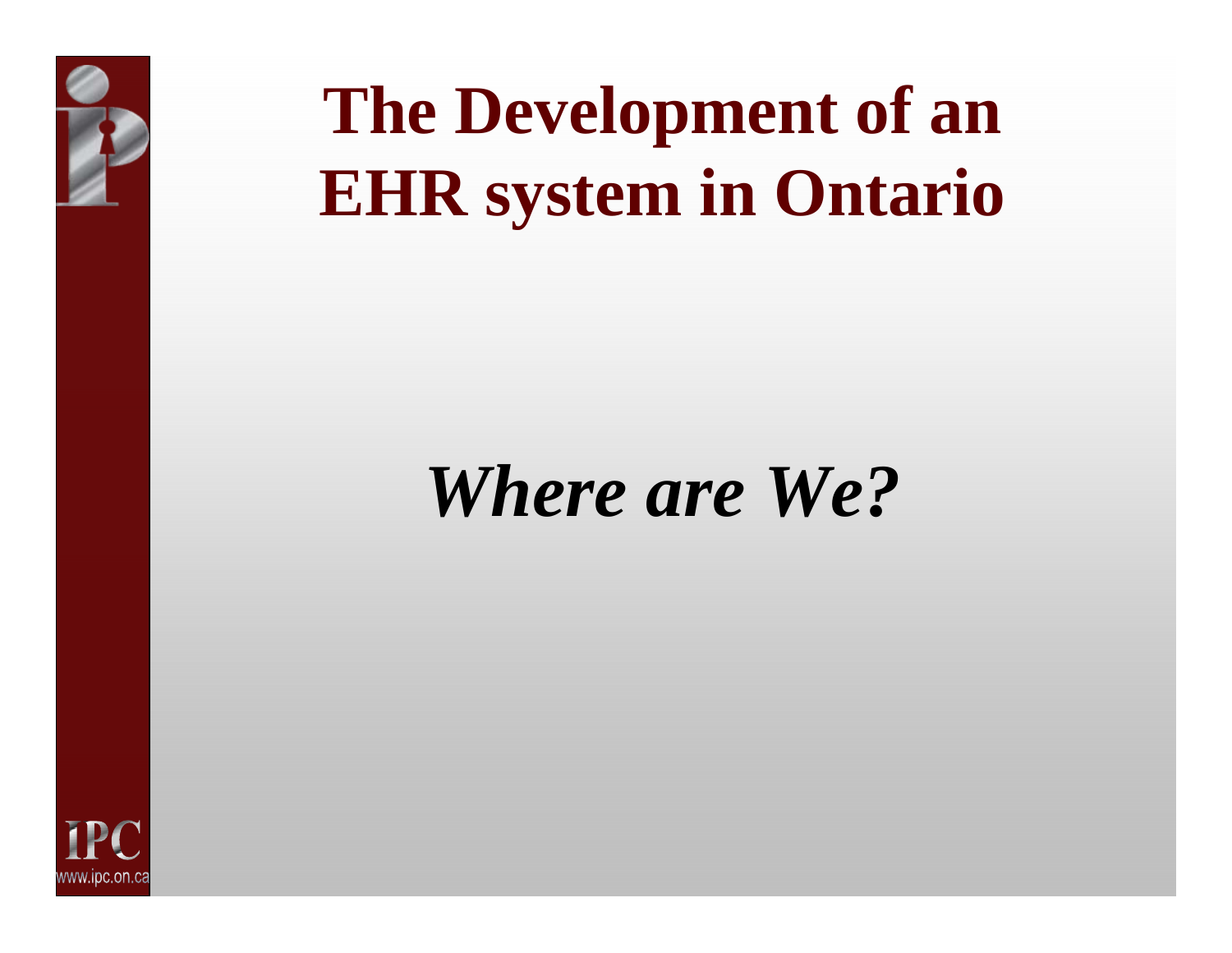

#### **Where Ontario Stands in the Development of EHR**

#### **Core systems in place by 2010:**

- Registries
- Diagnostic imaging
- Public health surveillance system
- Client registry
- Provider registry
- Laboratory information system

#### **Partially completed by 2010:**

- Drug information system
- Diagnostic imaging system
- •Interoperable electronic health record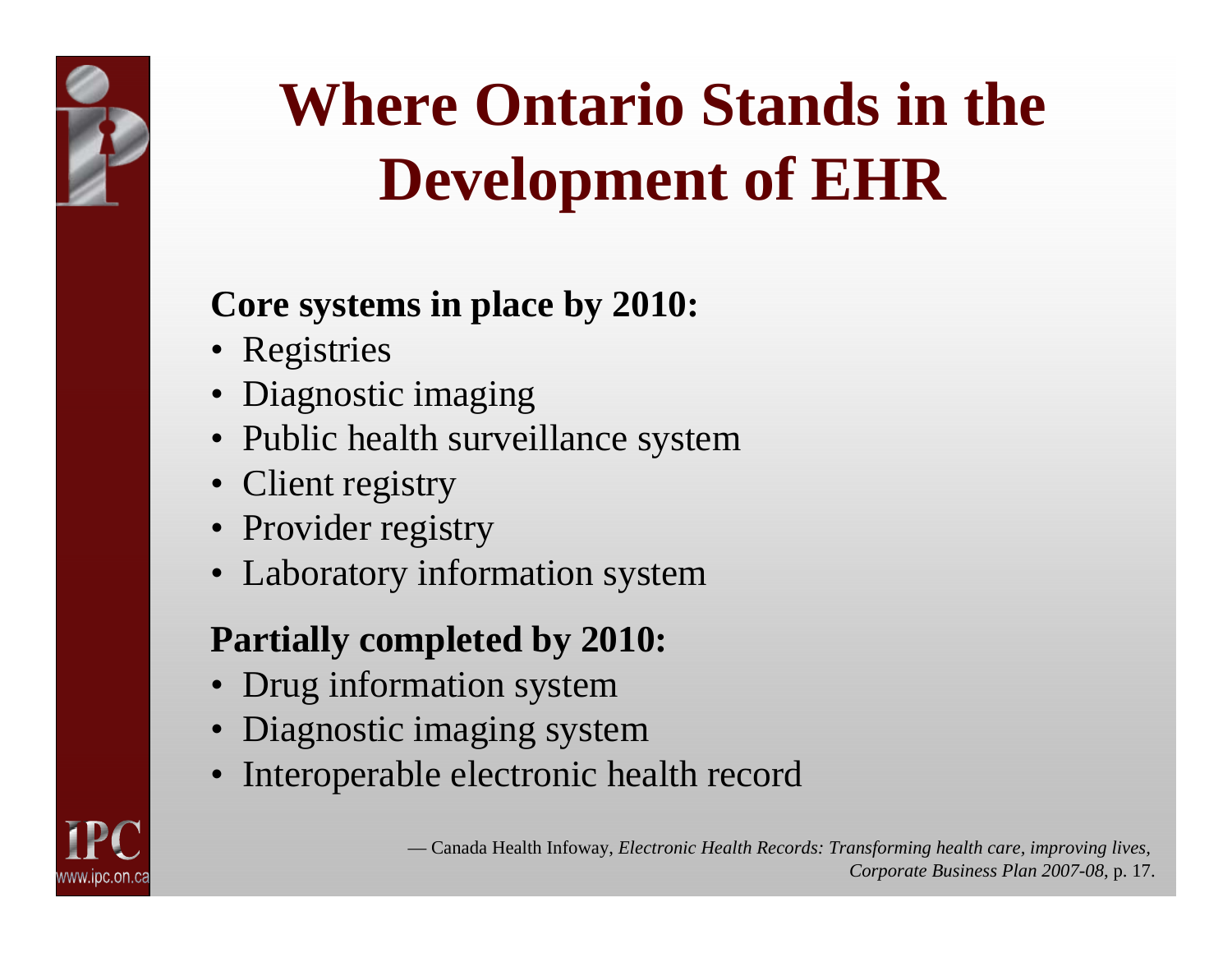## **Alternatives to Provincial EHR**

I am exploring and comparing alternatives:

www.ipc.on.ca

- **Sunnybrook MyChart** – A patient portal that allows the patient to view their personal health information (PHI) stored in Sunnybrook's electronic medical records;
- **HealthVault** Internet-based product that allows patients to develop and control access to their own PHI. I have populated an account with my PHI from Sunnybrook and UHN;
- • **Google Health** – Internet-based product that allows patients to enter their PHI or have their health care providers upload their PHI from compatible systems. Patient can also control who has access to their PHI.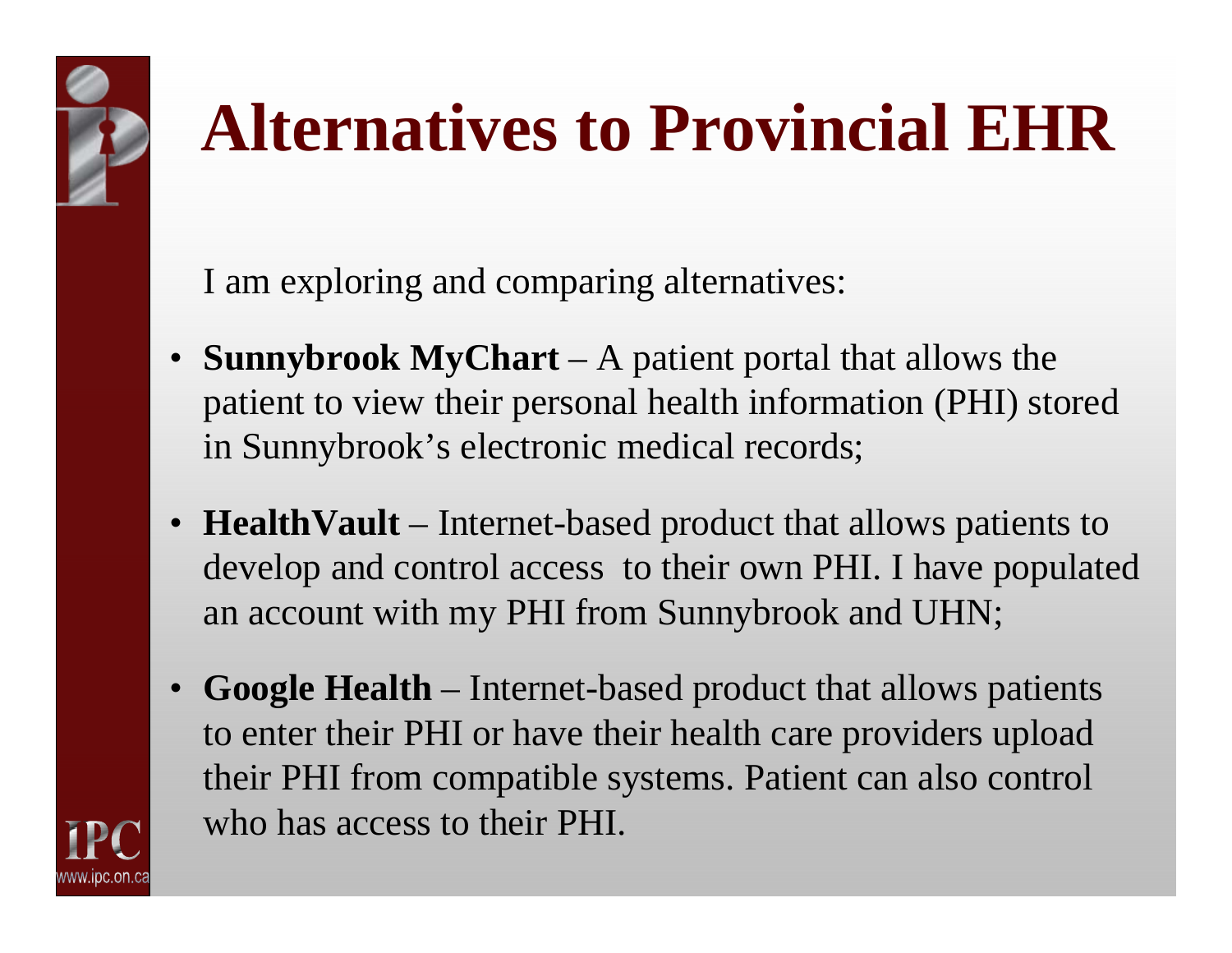

### **The Promise and the Peril**

- More efficient and effective delivery of health care service; can save lives; enhance the quality of life;
- $\bullet$ Prevent, detect and investigate privacy breaches (e.g., anonymization, user authentication, access controls, and audit logs);
- •But not properly implemented, new technologies can have an adverse impact on privacy;
- $\bullet$ Many high profile privacy and security breaches have been directly related to the improper implementation of the technologies in play.

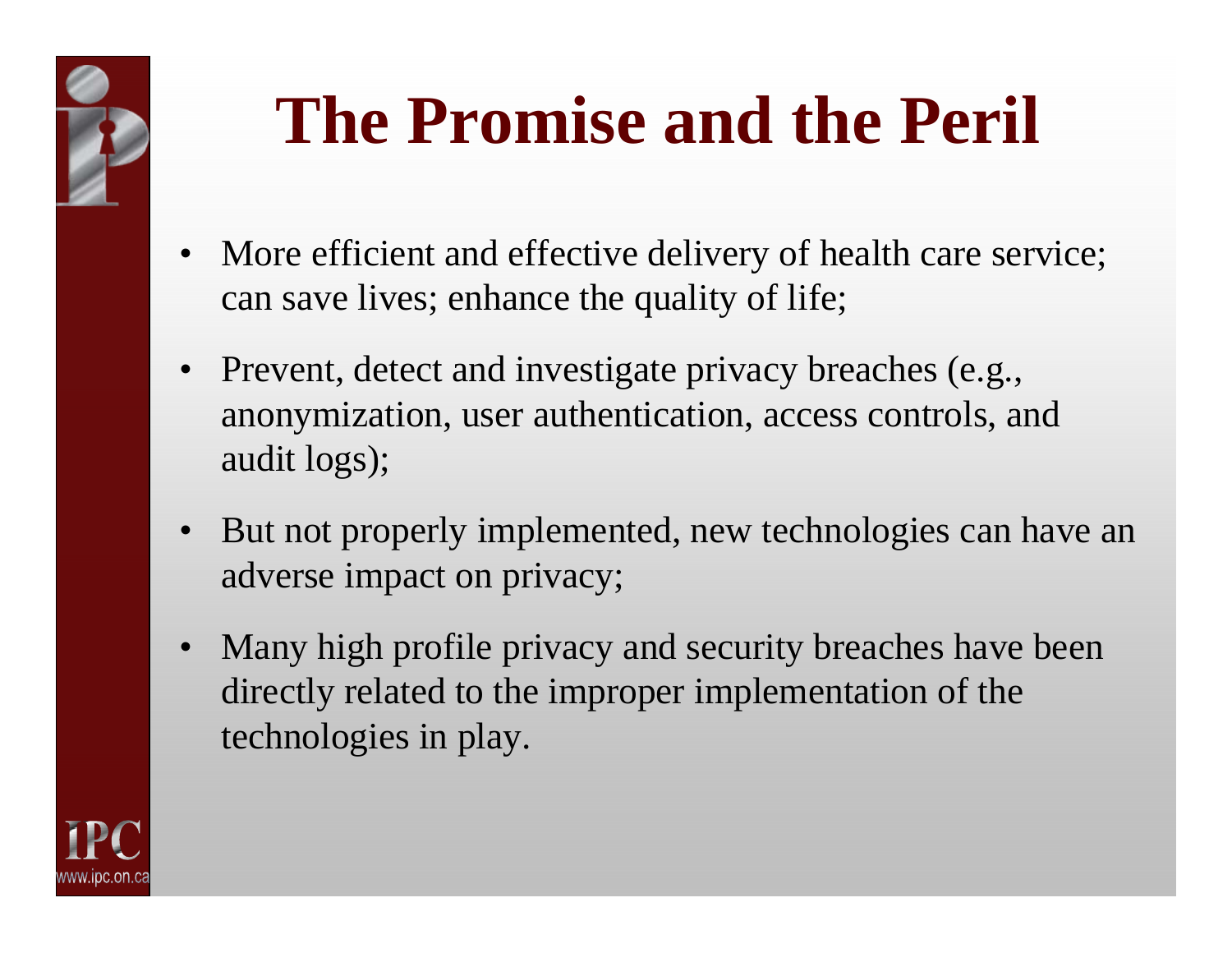# *Radio Frequency Identification (RFID)*

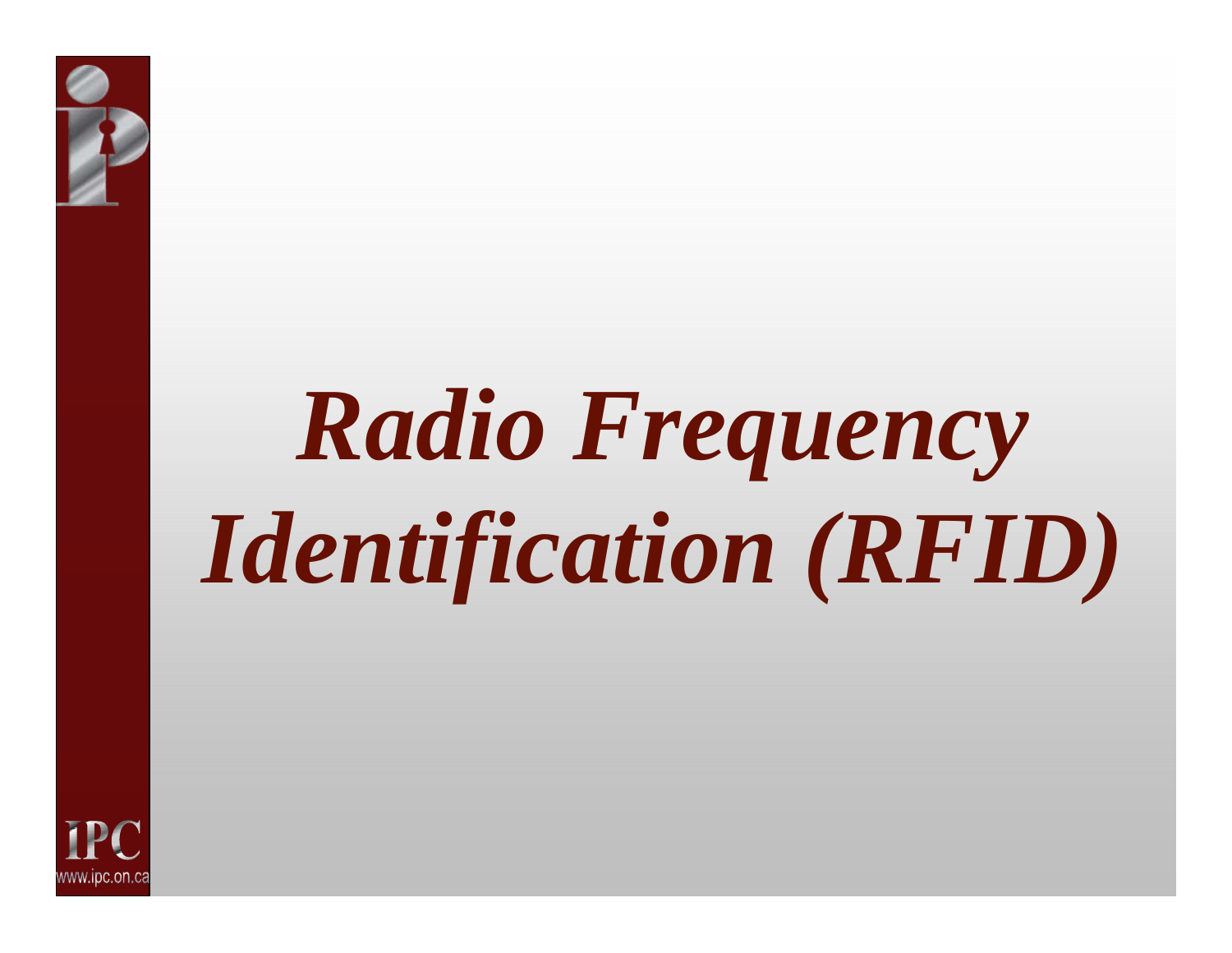# **Why Privacy in RFID is Pivotal**

- • **Challenges when applying RFID technology in health care:**
	- $\bullet$ RFID systems are a key part of an overall information system, so a **holistic systems approach** to privacy is warranted;
	- $\bullet$  **RFID tags contain unique identifiers**. The ability to uniquely identify items has privacy implications when those items can be associated with identifiable individuals;
	- $\bullet$ RFID tag data **can be read remotely**, without line-of-sight, without the knowledge or consent of the individual bearer. This has privacy implications for informed consent;
	- $\bullet$ RFID data systems can also **capture time and location data**, upon which item histories and profiles may be constructed, making accountability for data use critical. When such systems are applied to identifiable individuals, it may invoke thoughts of surveillance.

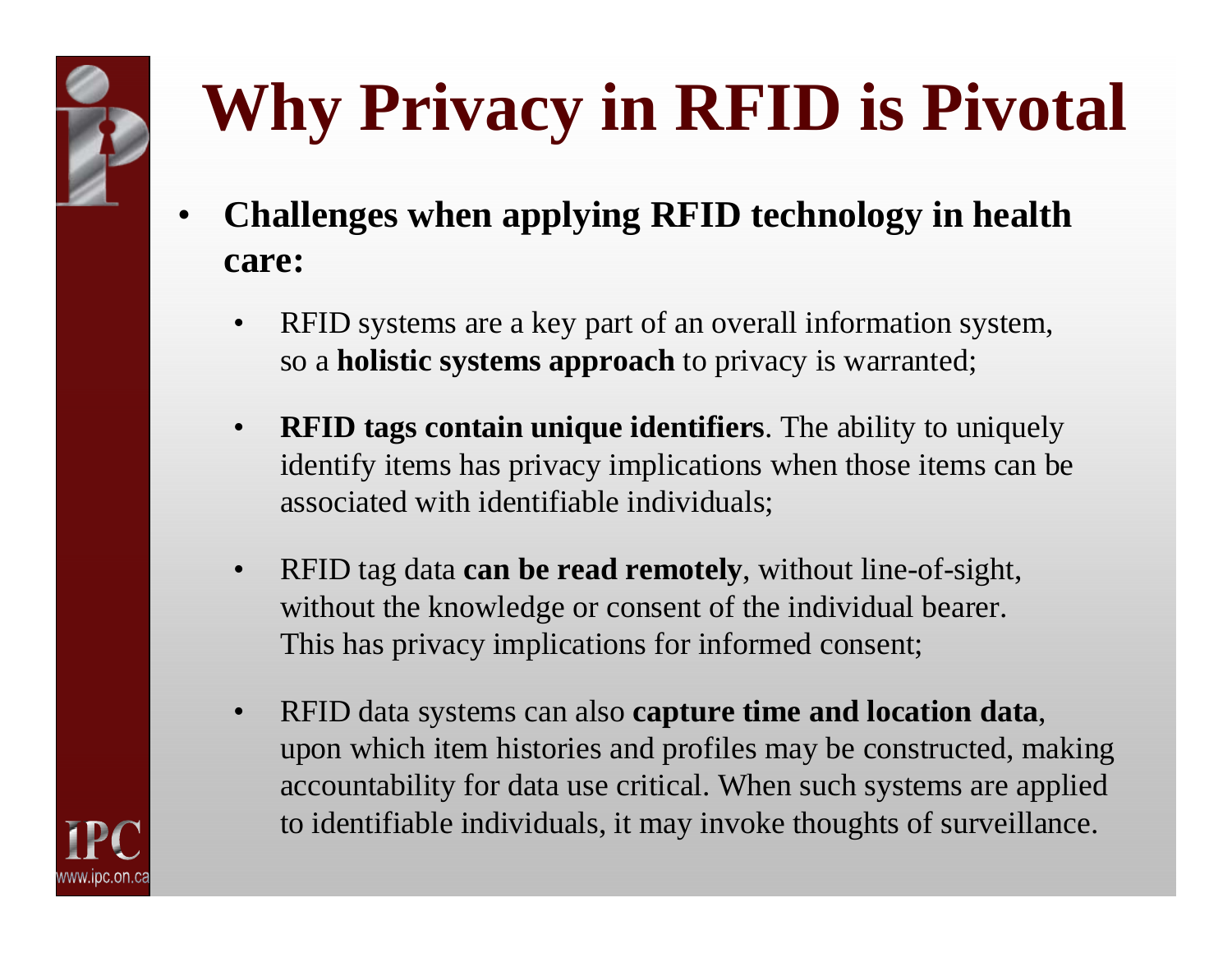

**RFID and Privacy in Health Care:**  *Guidance for Health Care Providers*

- **1. Tagging Things**
- **2. Tagging Things Associated with People**
- **3. Tagging People**



Guidance for Health-Care Providers







www.ipc.on.ca/images/Resources/up-1rfid\_HealthCare.pdf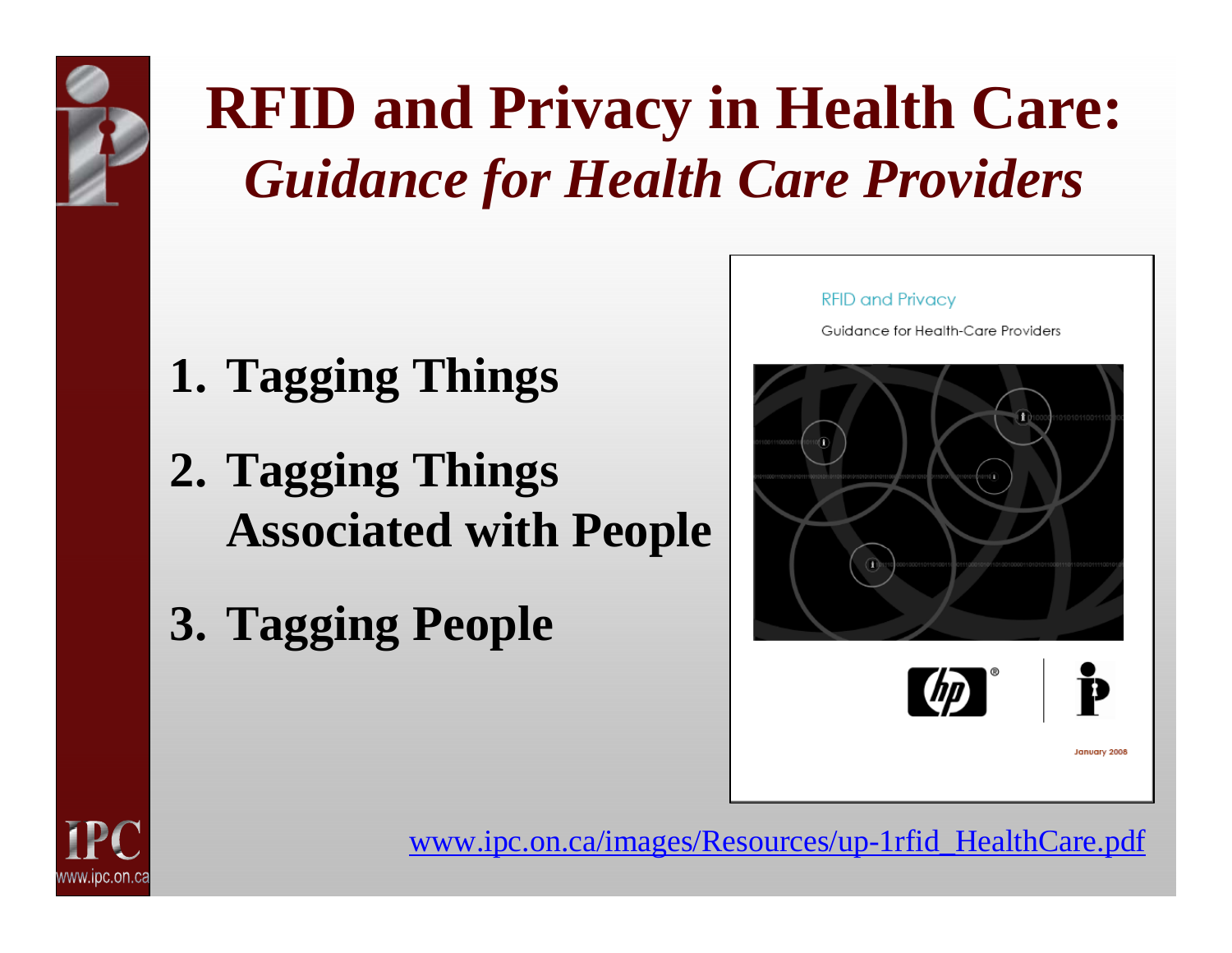# **Tagging Things**

RFID technologies have proven to be ideal for identifying and locating things because they increase the reading accuracy and visibility of tagged items far beyond bar codes and other labels;

This can result in greater efficiency for automating inventory processes, finding misplaced items, and generally keeping better track of things as they move through their life-cycles;

Some RFID health care deployment scenarios that involve the tagging of things include:

- Bulk pharmaceuticals;
- Inventory and assets (trolleys, wheel chairs, medical supplies);
- Medical equipment and instruments (infusion pumps);
- Electronic IT devices (computers, printers, PDAs);
- Surgical parts (prosthetics, sponges);
- Books, documents, dossiers and files;
- Waste and bio-hazard materials.

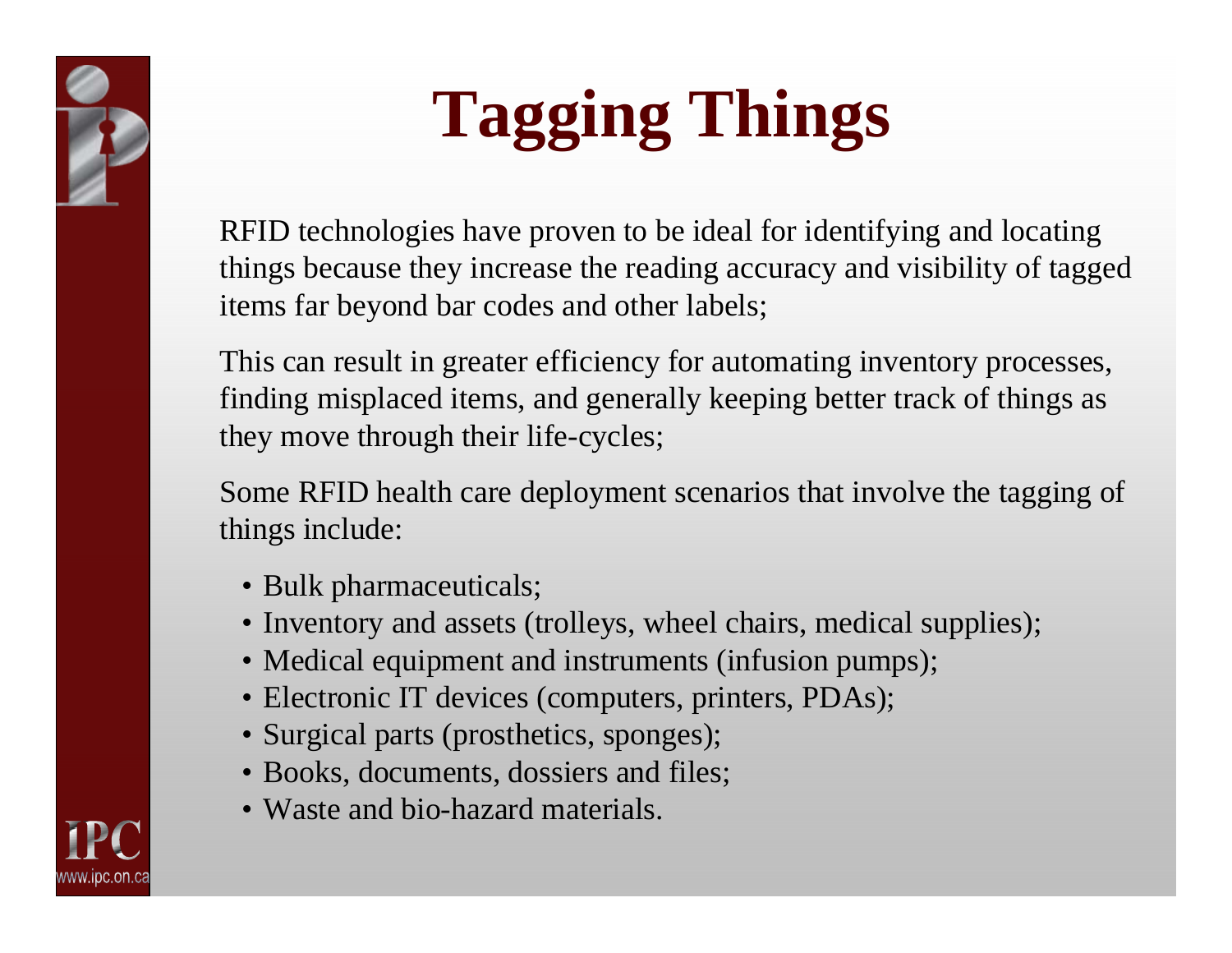

RFID technology can invol ve tagging items that may be linked to identifiable individuals and to personal information, usually on <sup>a</sup> more prolonged basis – ranging from one week in the case of tagged garments, to several years in the case of patient dossiers.

Some examples of RFID deployment scenarios that involve tagging *things associated with people* include:

- Readers, tablets, mobile and other IT devices assigned to staff;
- Access cards assigned to staff or visitors;
- "Smart" cabinets
- Equipment, garments, or spaces (rooms) assigned to patients;
- Blood samples and other patient specimens;
- Patient files and dossiers; and
- Individual prescription vials.

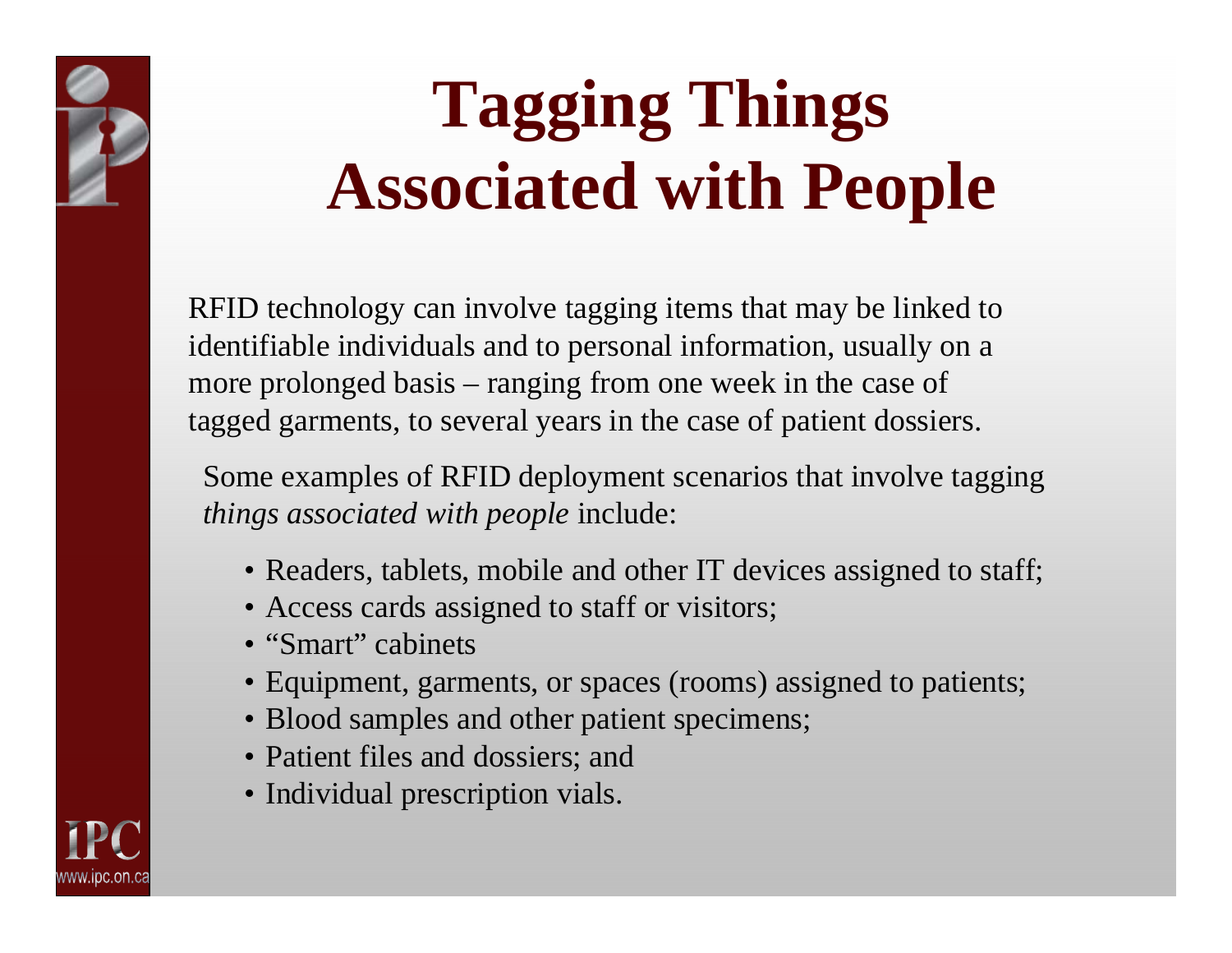

# **Tagging People**

RFID use can also involve the intentional tagging and identification of individuals. The distinction can be subtle since, technically speaking, it is always the tag that is identified in any RFID system.

When we talk about tagging people, we are focusing on the primary purpose of the RFID deployment in question, as well as the relative strengt h and permanence of the linkage of the tag to the individual and their personal information.

Examples of RFID used (or intended to be used) to identify and track individuals in health care contexts include:

- Health care employee identification cards;
- Patient health care identification cards;
- Ankle and wrist identification bracelets (patients, babies, Alzheimer's patients);
- Implantable RFID chips and other biosensors.

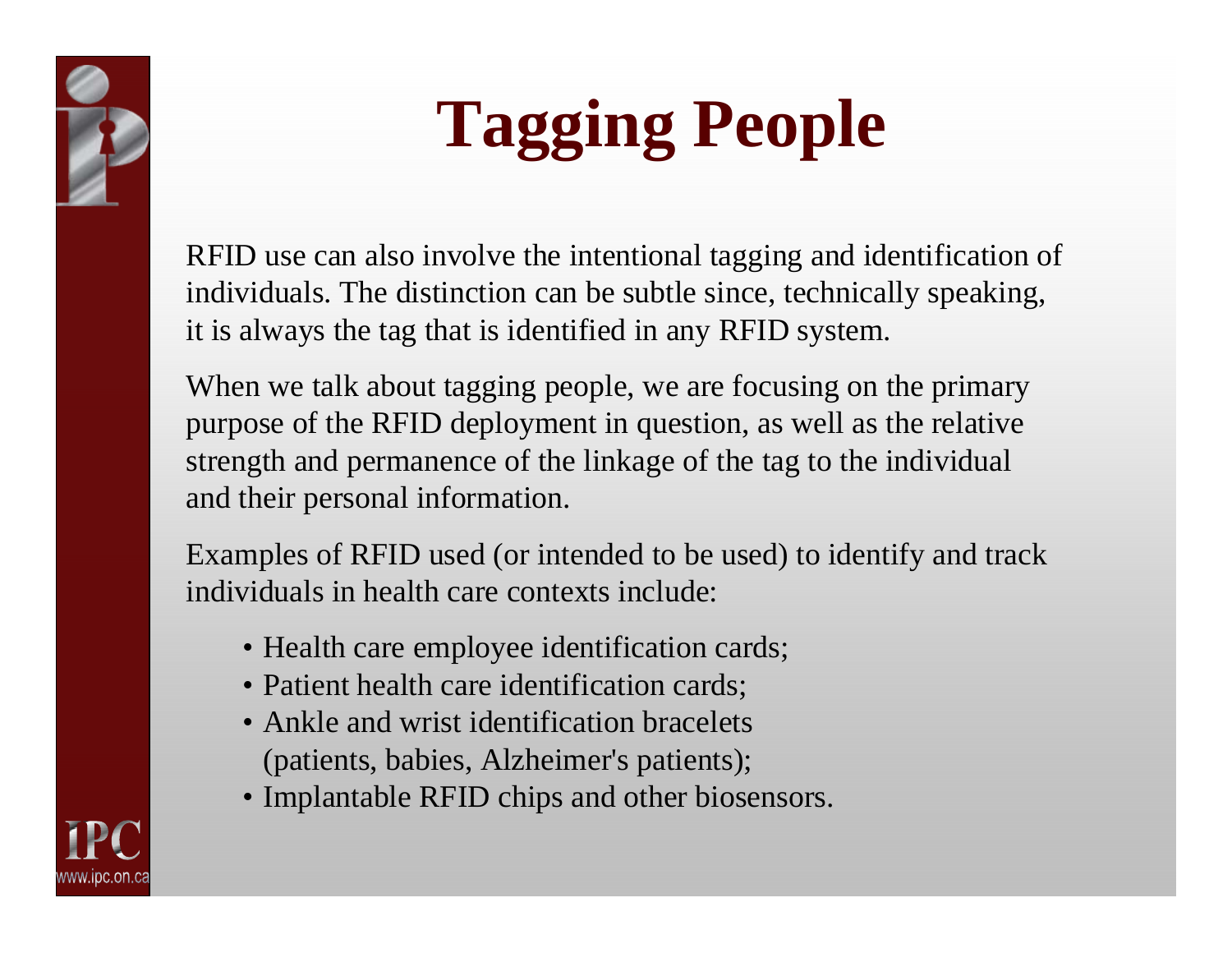## **Applying RFID to Health Care**



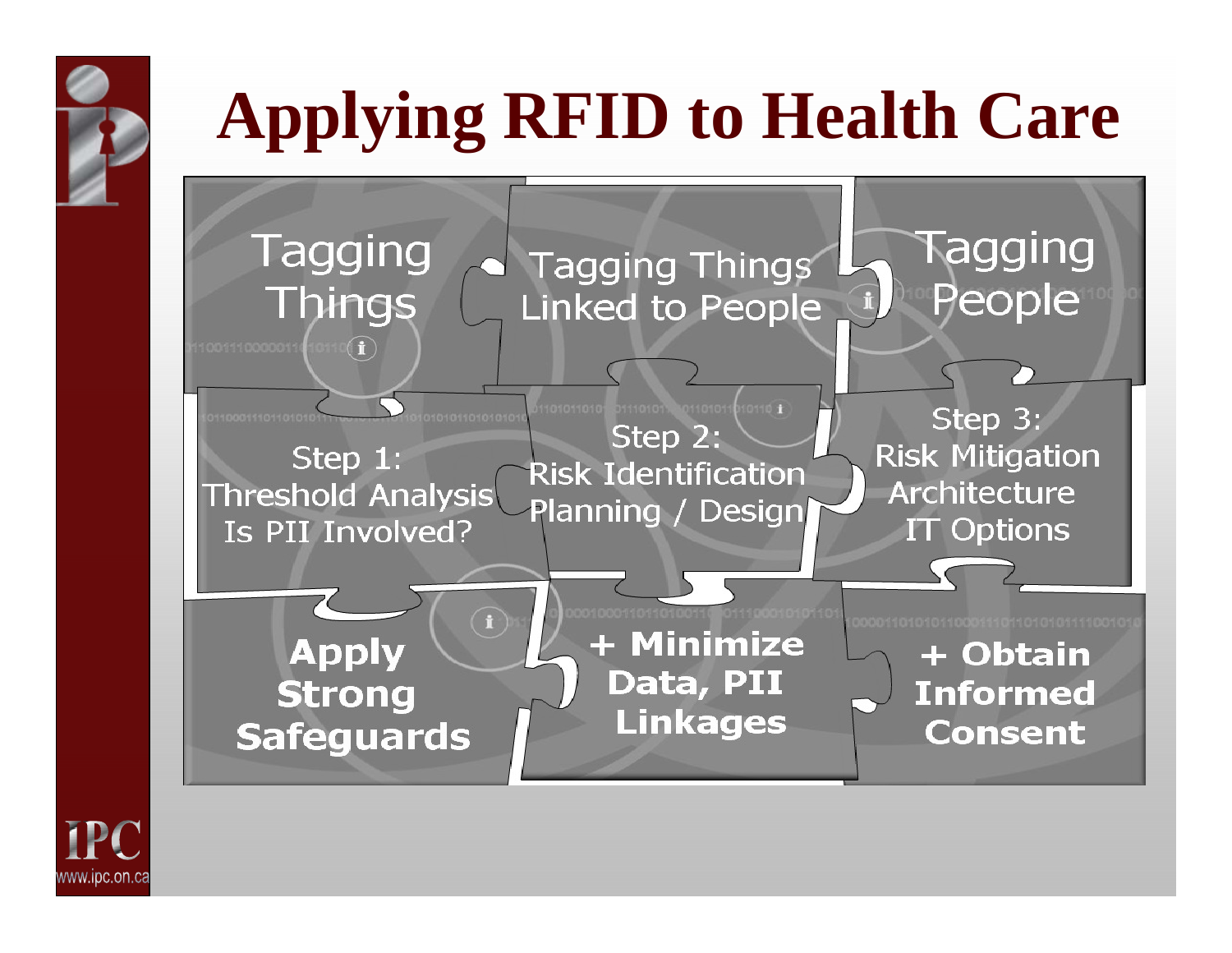

# *Think "Positive-Sum" not "Zero-Sum"*

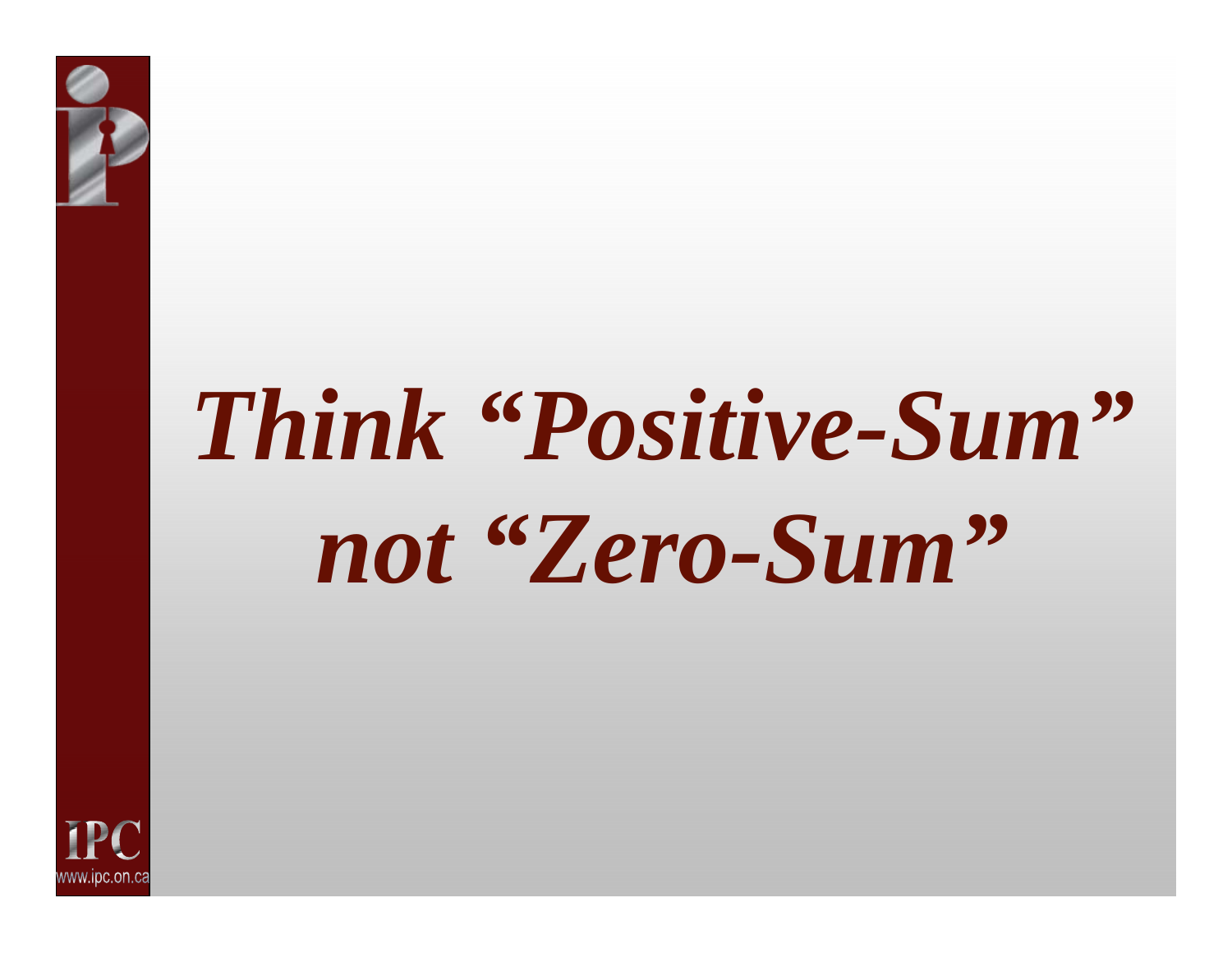

#### **Privacy OR Security:** *A Zero-Sum Game*





**Privacy**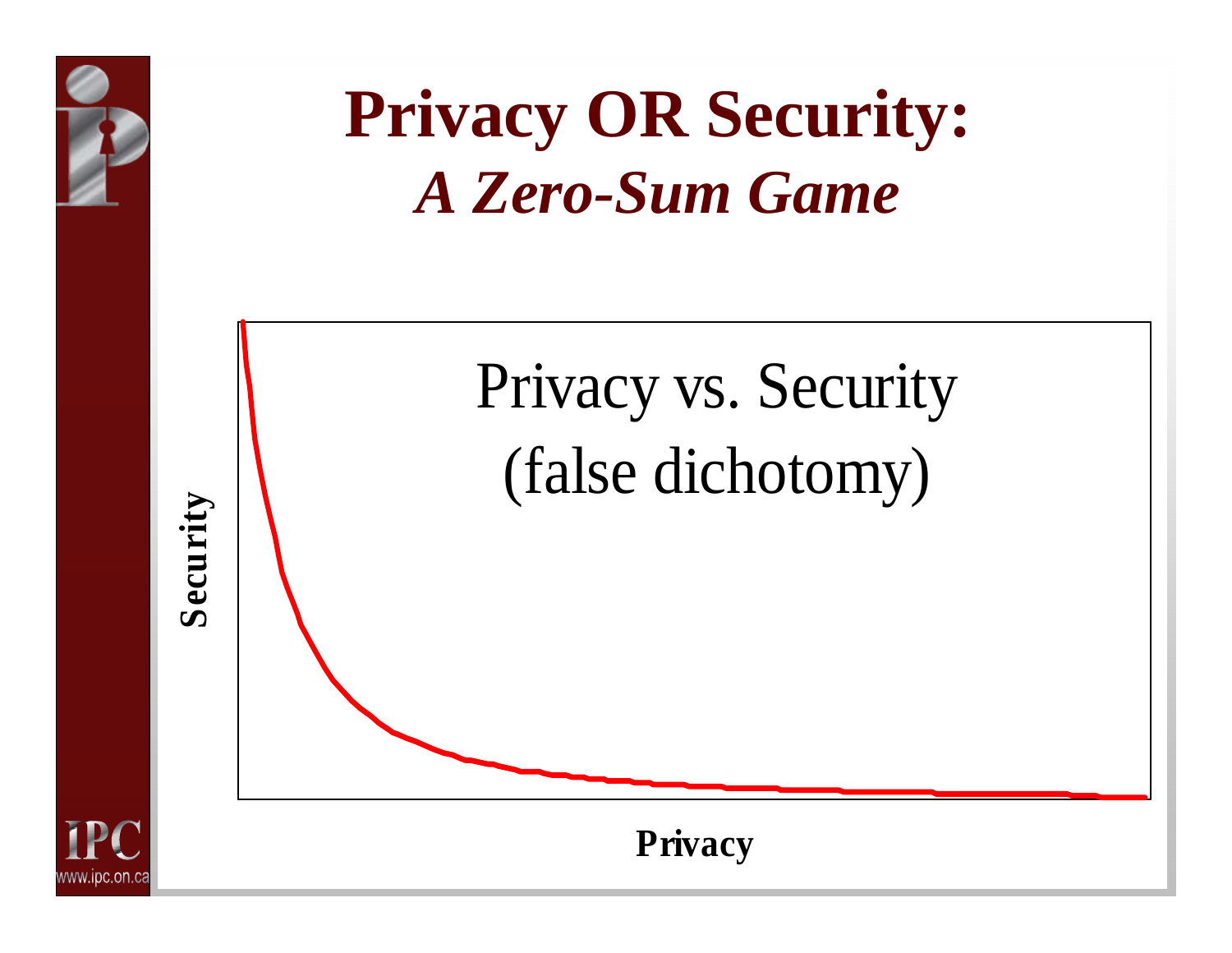

#### **Positive-Sum Model**

*Change the paradigm from a zero-sum to a positive-sum model: Create a "win-win" scenario, not an "either/or" involving trade-offs*

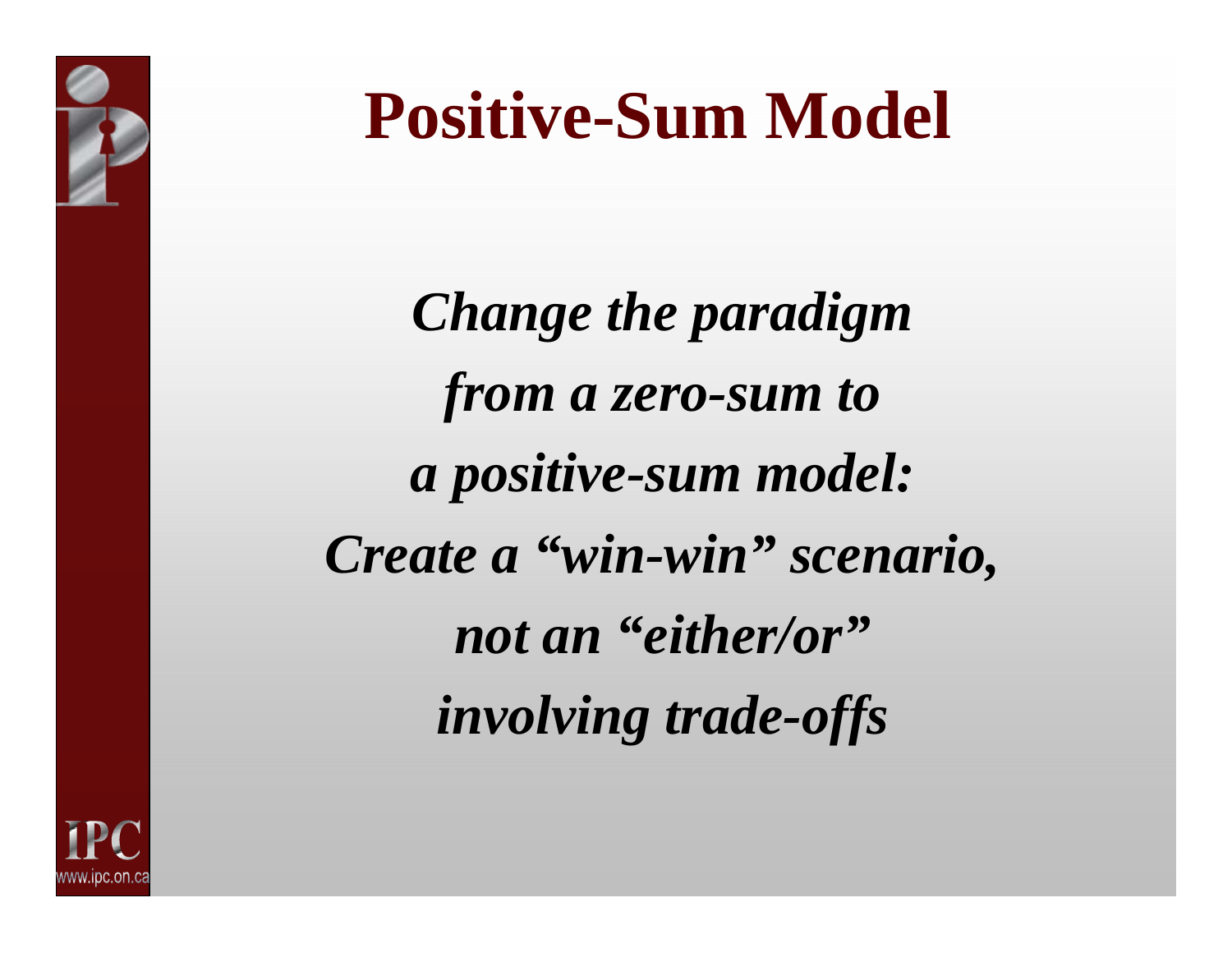

### **Looking at Privacy Differently**

#### **Old World:** Zero-sum mentality

#### **Future:** Positive-sum paradigm

#### *Don't get stuck in the past*

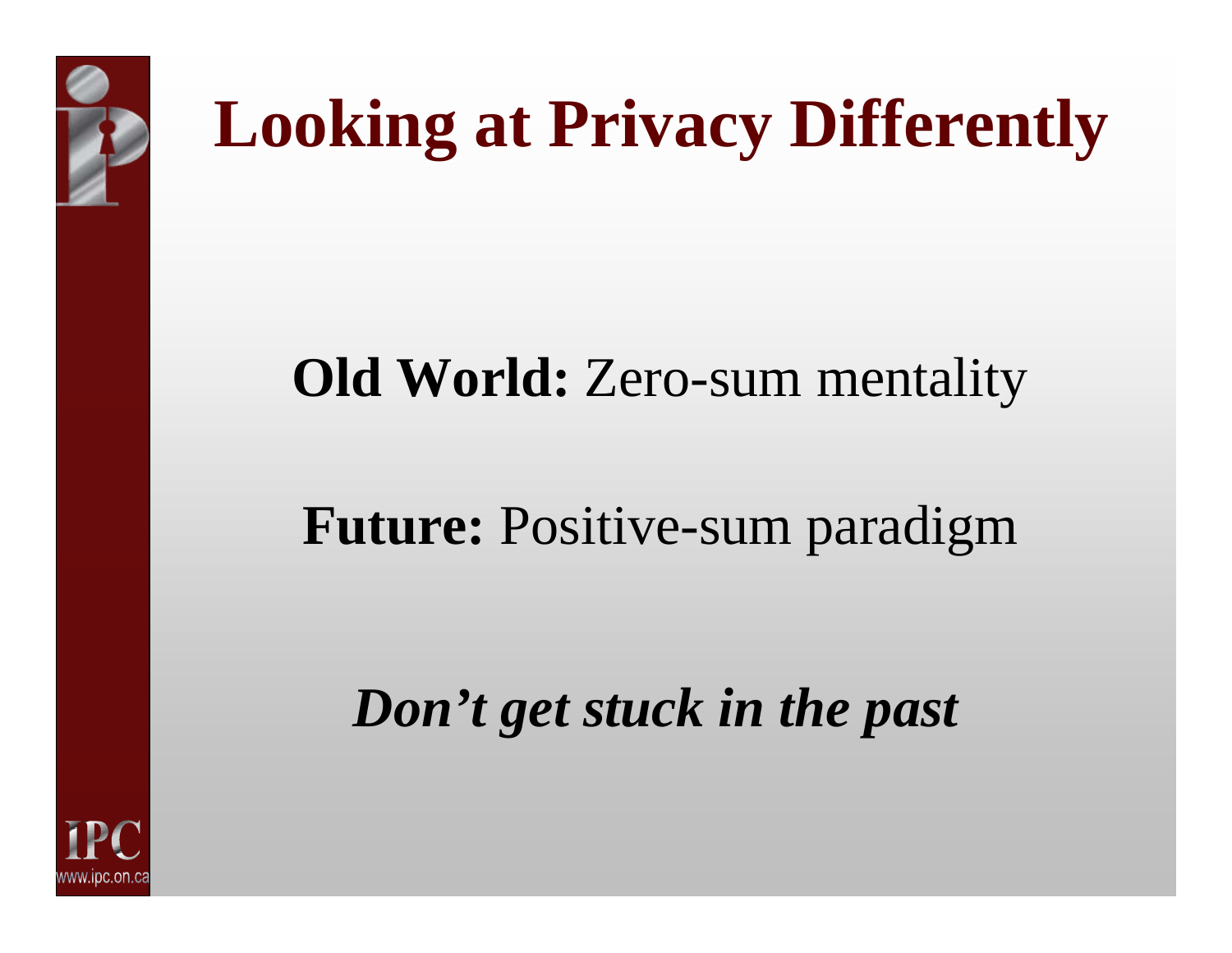

### **Conclusions**

- •Privacy legislation does NOT pose a barrier to the disclosure of PHI in emergency or other urgent circumstances;
- $\bullet$ Many high profile privacy breaches have resulted from the improper implementation or use of information technology;
- •New technologies can pose a threat to privacy unless privacy is built into their design and implementation – we call this "*privacy by design;"*
- •When implementing new technology, a Privacy Impact Assessment (PIA) is an essential tool to ensure that threats to privacy are identified early on so that issues can be addressed up-front;
- Think "positive-sum" not "zero-sum." •www.ipc.on.ca